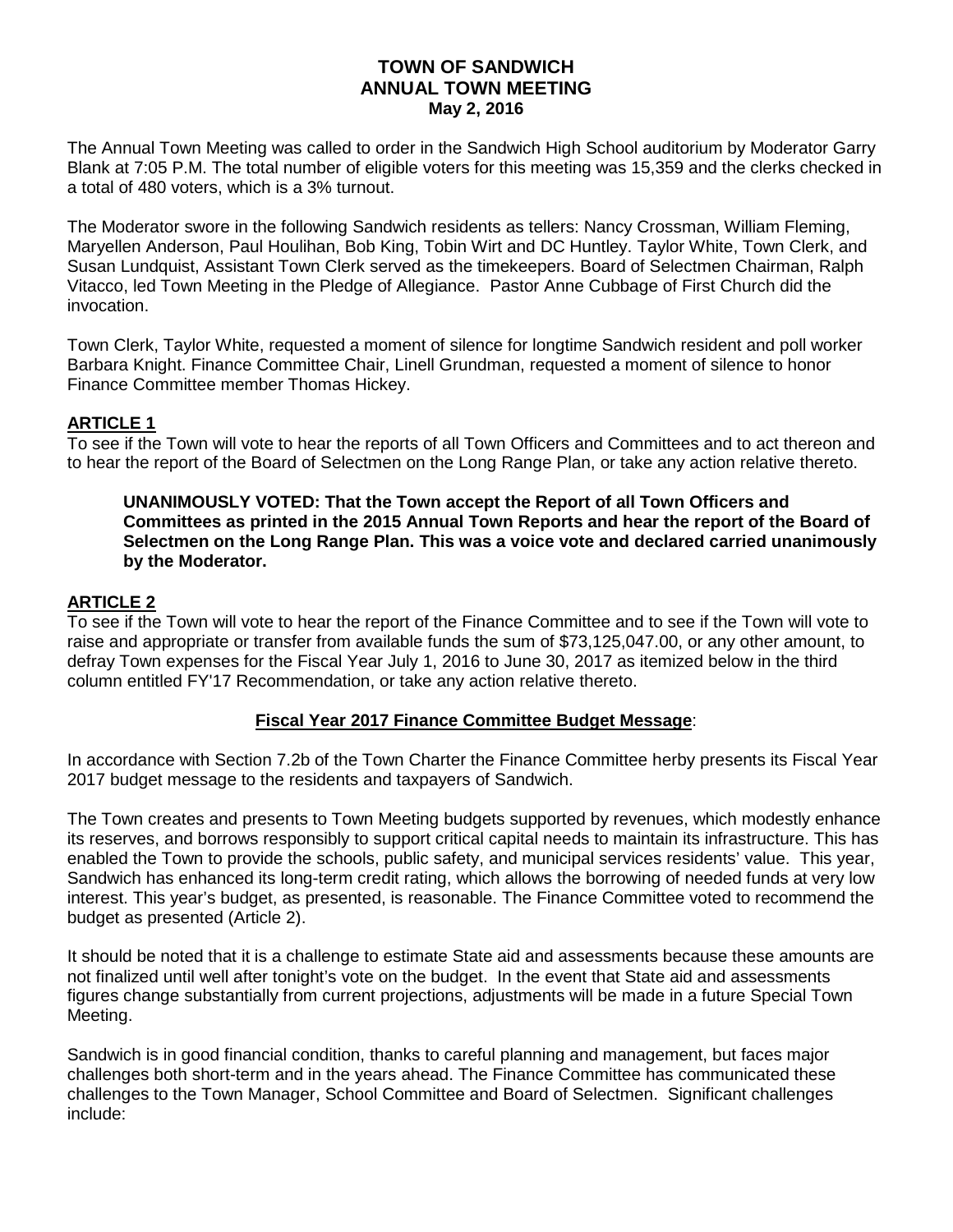- Revenues will rise in the future at an estimated rate of modestly above 3% annually. Select costs (like insurance and school assessments) are likely to increase at a greater rate, making it difficult to maintain current services.
- Our largest expense remains our schools, which continue to manage declining enrollments and a shrinking building footprint.
- The town has significant capital needs, including replacement of the Safety buildings, renovation or disposal of the Wing School, unknown future costs associated with beach restoration and to be determined costs for water resource management, plus a multi-million-dollar list of road repairs and deferred maintenance.
- We also have an obligation to pay future health costs of Town retirees and should carefully plan for, monitor and manage that ever-growing future payable.

Costs to maintain programs will increase. Employee health premiums are one of many significant costs outside the direct control of town officials. And, while we have benefited from very low inflation in recent years, that may not continue. A pattern of increases in cost that is greater than the increases in revenue constitutes a structural deficit. That remains a concern. In addition to noting and communicating to the Town Manager, School Committee (the "SC") and Board of Selectmen (the "BOS") observed budget challenges; the Finance Committee also published a series of budget-related recommendations including:

- That the BOS and SC establish closer coordination, cooperation and information sharing between the town's HR departments/teams and work towards establishing a single town HR department/team under the direction of the town's HR Director.
- Better coordinating and resourcing technology infrastructure investments with a dual focus on eliminating paper based records and automating all records search and retrieval processes be considered a priority (for funding and implementation).
- The CPC consider creating, as a matter of policy, a prioritized list of projects and strategic priorities and that the CPC approval process be amended to require the identification of any and all operational budget impacts and costs for the Town's operational costs associated with CPC projects.
- That the BOS and SC establish close coordination, cooperation and information sharing between the town's Facilities Management departments/teams and ultimately establish a single municipal facilities / maintenance department for all town facilities.
- That the operating budget capital line item be regularly funded at \$2,000,000 and that the town set aside no less than an additional \$300,000 annually in its operating budget for road maintenance, \$100,000 annually for building maintenance and repair and that the schools set aside no less than \$300,000 annually in its operating budget for building maintenance and repair.
- The Finance Committee strongly recommends that a 2017 priority of both the BOS and SC be establishing principals related to general employee compensation and specifically that attention be given to recognizing revenue growth as an important limitation to compensation changes.

The process of creating a spending plan within the limitation of available funds is always a challenge. It is never easy to create a budget that enables our schools, public safety and Municipal services departments to provide excellent services within the confines of available resources. A great many officials, both appointed and elected, work to develop our budget. The Finance Committee respects the efforts of all of the people responsible for creating budgets. Their jobs are difficult.

The Finance Committee in accordance with its role in Town Government outlined in the Town Charter seeks to provide meaningful and actionable financial advice and recommendations to the School Committee, Board of Selectmen, Town staff, and most importantly, taxpayers and voters of Sandwich. Committee members take their mission seriously and work to regularly deliver a fair and reasonable assessment of financial plans, budgets, and our town's fiscal stewardship.

The Finance Committee wishes to thank all those involved in the budget process, especially the School Department and all the Municipal Department Heads. Town Staff cooperated with a complete review of the Municipal Departments, something not done in many years. I wish also to thank the Chair of the Board of Selectman and the School Committee for excellent "Chair to Chair" communications regarding scheduling, etc.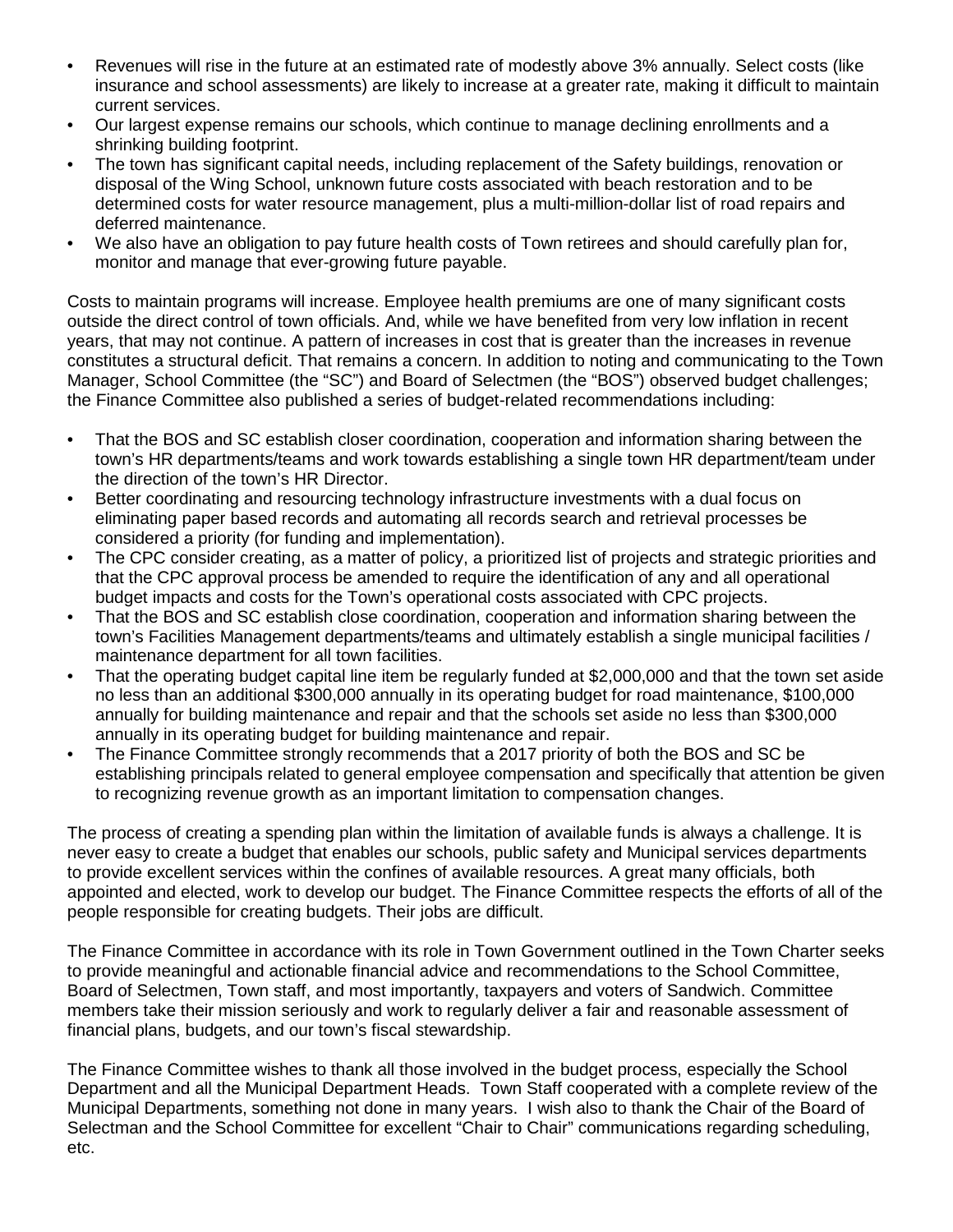# **FY'17 BUDGET TOTALS**

|            |                                   | <b>FY'15</b>  | <b>FY'16</b>         | <b>FY'17</b>   |
|------------|-----------------------------------|---------------|----------------------|----------------|
| <u>No.</u> | <b>Department</b>                 | Appropriation | <b>Appropriation</b> | Recommendation |
| 114        | Moderator                         | 450           | 450                  | 450            |
| 123        | Selectmen/Manager                 | 451,549       | 467,269              | 479,632        |
|            | <b>Personnel Expenses</b>         | 252,254       | 244,875              | 414,500        |
| 131        | <b>Finance Committee</b>          | 3,400         | 3,400                | 3,400          |
| 135        | Accounting                        | 217,367       | 226,810              | 214,338        |
| 141        | Assessing                         | 373,800       | 384,818              | 387,126        |
| 145        | Treasurer                         | 190,328       | 205,882              | 210,809        |
| 146        | <b>Tax Collector</b>              | 193,336       | 201,800              | 197,601        |
| 147        | <b>Tax Title</b>                  | 25,000        | 35,000               | 35,000         |
| 151        | Legal                             | 275,000       | 300,000              | 300,000        |
| 152        | <b>Human Resources</b>            | 161,271       | 170,163              | 176,338        |
| 161        | <b>Town Clerk</b>                 | 158,168       | 165,677              | 172,001        |
| 162        | Elect. & Registration             | 77,250        | 60,750               | 70,250         |
| 171        | <b>Natural Resources</b>          | 245,608       | 270,676              | 274,814        |
| 175        | <b>Planning &amp; Development</b> | 202,623       | 222,299              | 218,046        |
| 190        | <b>Facilities Management</b>      | 502,862       | 522,455              | 530,350        |
| 195        | <b>Town Reports</b>               | 11,000        | 11,000               | 11,000         |
| 196        | <b>Bind Records</b>               | 6,000         | 6,000                | 6,000          |
| 197        | Info. Technology                  | 492,219       | 529,329              | 537,012        |
|            | Total 100s                        | 3,839,485     | 4,028,653            | 4,238,667      |
| 210        | <b>Police Department</b>          | 3,479,919     | 4,098,264            | 4,333,512      |
| 220        | <b>Fire Department</b>            | 3,264,912     | 3,211,210            | 3,273,122      |
| 241        | Inspections                       | 257,631       | 265,317              | 273,268        |
| 244        | Sealer of Weights & Measures      | 200           | 200                  | 200            |
| 291        | <b>Emergency Management</b>       | 11,500        | 11,500               | 11,500         |
| 294        | Forest Warden                     | 1,500         | 1,500                | 1,500          |
| 297        | <b>Bourne Shellfish</b>           | 4,000         | 4,000                | 4,000          |
| 299        | Greenhead Fly                     | 2,000         | 2,000                | 2,000          |
|            | Total 200s                        | 7,021,662     | 7,593,991            | 7,899,102      |
| 300        | <b>School Department</b>          | 31,358,436    | 30,915,593           | 31,715,518     |
| 313        | <b>UCCRVTS</b>                    | 1,828,435     | 2,049,172            | 2,184,779      |
|            | Total 300s                        | 33,186,871    | 32,964,765           | 33,900,297     |
| 410        | DPW - Engineering                 | 184,212       | 188,745              | 194,367        |
| 420        | <b>DPW</b>                        | 1,449,207     | 1,467,558            | 1,678,698      |
| 421        | Snow & Ice                        | 250,013       | 250,014              | 400,000        |
| 424        | Streetlights                      | 30,000        | 30,000               | 30,000         |
|            | Total 400s                        | 1,913,432     | 1,936,317            | 2,303,065      |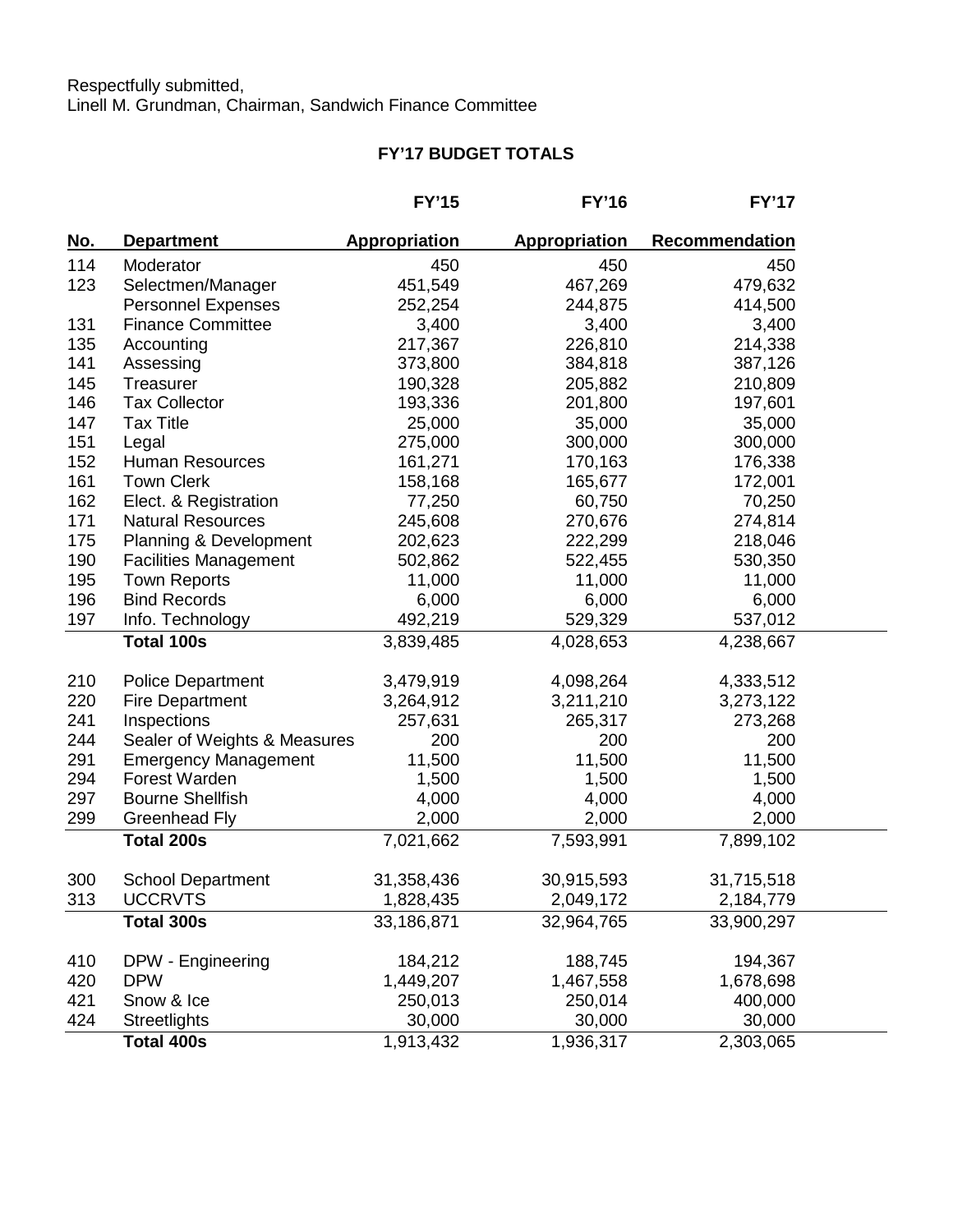|                                        |                                                         | <b>FY'15</b>         | <b>FY'16</b>         | <b>FY'17</b>          |  |
|----------------------------------------|---------------------------------------------------------|----------------------|----------------------|-----------------------|--|
| <u>No.</u>                             | <b>Department</b>                                       | <b>Appropriation</b> | <b>Appropriation</b> | <b>Recommendation</b> |  |
| 510                                    | <b>Health Department</b>                                | 177,515              | 187,330              | 191,771               |  |
| 522                                    | <b>Nursing Department</b>                               | 132,121              | 145,742              | 152,412               |  |
| 540                                    | <b>Social Services</b>                                  | 21,200               | 35,000               | 35,000                |  |
| 541                                    | <b>COA</b>                                              | 198,448              | 217,769              | 230,048               |  |
| 543                                    | Veterans                                                | 44,006               | 45,500               | 55,500                |  |
|                                        | <b>Total 500s</b>                                       | 551,395              | 573,290              | 664,731               |  |
| 610                                    | Library                                                 | 985,336              | 944,017              | 949,833               |  |
| 630                                    | Recreation                                              | 108,320              | 155,787              | 161,834               |  |
| 650                                    | DPW - Parks                                             | 13,850               | 20,850               | 20,850                |  |
| 671                                    | Hoxie / Grist Mill                                      | 0                    | 20,000               | 20,000                |  |
| 693                                    | <b>Memorial Day</b>                                     | 1,200                | 1,200                | 1,200                 |  |
| 694                                    | <b>Historic District</b>                                | 13,000               | 13,000               | 14,750                |  |
|                                        | Total 600s                                              | 1,121,706            | 1,154,854            | 1,168,467             |  |
|                                        | <b>Operating Budget Subtotal:</b>                       | 47,656,446           | 48,309,921           | 50,174,329            |  |
| 135                                    | Sanitation, Marina & SHGC Indirect Costs Transfers      |                      |                      | 45,000                |  |
| 171                                    | <b>Waterways Fund Transfer</b>                          |                      |                      | 7,500                 |  |
| 220                                    | <b>Ambulance Fund Transfer</b>                          |                      |                      | 1,050,000             |  |
| 630                                    | Beach & Recreation Account Transfers (incl. Sandy Neck) |                      |                      | 221,424               |  |
| 632                                    | Marina Debt                                             |                      |                      | 200,000               |  |
| 645                                    | <b>Community Preservation Act Debt</b>                  |                      |                      | 1,561,638             |  |
| 650                                    | <b>Cemetery Trust Fund Transfer</b>                     |                      |                      | 25,000                |  |
| 671                                    | Hoxie House / Grist Mill Transfer                       |                      |                      | 33,000                |  |
| <b>Inter-Fund Transfers Subtotal:</b>  |                                                         |                      |                      | 3,143,562             |  |
| 132                                    | <b>Reserve Fund</b>                                     |                      |                      | 500,000               |  |
| 710                                    | <b>Short Term Debt</b>                                  |                      |                      | 50,000                |  |
| 750                                    | Debt                                                    |                      |                      | 3,970,074             |  |
| 750                                    | Debt - To Be Issued FY'17                               |                      |                      | 435,000               |  |
| 910                                    | Group Health Insurance                                  |                      |                      | 9,700,000             |  |
| 912                                    | Medicare                                                |                      |                      | 636,000               |  |
| 940                                    | Property & Liability Insurance                          |                      |                      | 961,000               |  |
| 941                                    | <b>Unemployment Account</b>                             |                      |                      | 100,000               |  |
| 941                                    | <b>OPEB Trust Fund</b>                                  |                      |                      | 100,000               |  |
| 950                                    | <b>Retirement Assessment</b>                            |                      |                      | 3,355,082             |  |
| <b>Other Budget Accounts Subtotal:</b> |                                                         |                      | 19,807,156           |                       |  |
|                                        |                                                         |                      |                      |                       |  |

#### **FY'17 BUDGET TOTAL: 73,125,047**

**UNANIMOUSLY VOTED: That the Town hear the report of the Finance Committee and raise and appropriate \$68,904,437; transfer and appropriate \$977,048 from Free Cash; transfer and appropriate \$1,050,000 from the ambulance receipts reserved for appropriation account; transfer and appropriate \$100,000 from overlay surplus; transfer and appropriate \$1,357,113 from the Community Preservation Fund Fiscal Year 2017 estimated annual revenues; transfer and appropriate \$204,525 from the Community Preservation Fund undesignated fund balance; transfer and appropriate \$215,000 from Sandwich Marina funds; transfer and appropriate \$15,000 from the Sandwich Hollows Golf Club enterprise fund; transfer and appropriate \$15,000 from the DPW – Sanitation Division enterprise fund; transfer and appropriate \$221,424 from the beach parking receipts reserved for appropriation account; transfer and appropriate \$33,000 from the Hoxie House / Grist Mill receipts reserved for**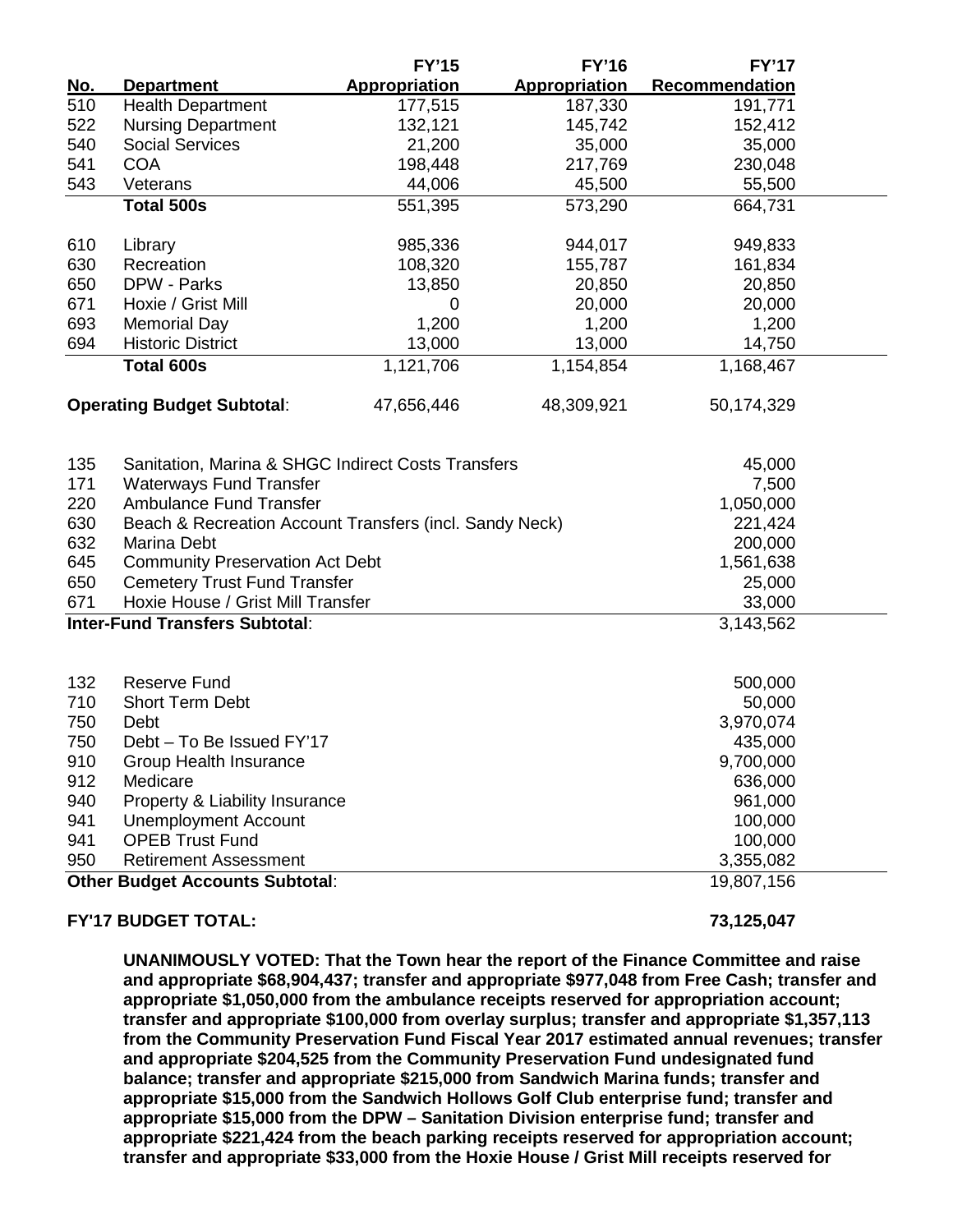**appropriation account; transfer and appropriate \$7,500 from the Waterways Fund; transfer and appropriate \$25,000 from cemetery trust funds; and raise and appropriate \$100,000 for the OPEB Trust Fund; to defray Town expenses for the Fiscal Year 2017 as itemized in the third column entitled FY'17 Recommendation, as printed in the Warrant under Article 2, and set the compensation of elected officials as follows:**

| <b>Moderator</b>                   | 450    |
|------------------------------------|--------|
| <b>Chairman Board of Selectmen</b> | 3,000  |
| Selectmen – 4 each                 | 2,500  |
| <b>Chairman Board of Assessors</b> | 2,000  |
| Assessors – 2 each                 | 1,500  |
| <b>Town Clerk</b>                  | 76,083 |

### **This was a voice vote and declared carried unanimously by the Moderator.**

## **ARTICLE 3**

To see if the Town will vote in accordance with the provisions of M.G.L. c.44, §53F½ to raise and appropriate or transfer from available funds a sum of money, to be expended under the direction of the Board of Selectmen, for the purpose of establishing the FY'17 enterprise fund budget for the Department of Public Works Sanitation Division, or take any action relative thereto.

**UNANIMOUSLY VOTED: That the Town transfer and appropriate \$800,000 from DPW – Sanitation Division receipts and transfer and appropriate \$239,417 from the DPW – Sanitation Division retained earnings, to be expended under the direction of the Board of Selectmen, for establishing the Fiscal Year 2017 Enterprise Fund operating budget for the DPW – Sanitation Division. This was a voice vote and declared carried unanimously by the Moderator.**

### **ARTICLE 4**

To see if the Town will vote in accordance with the provisions of M.G.L. c.44, §53F½ to raise and appropriate or transfer from available funds a sum of money, to be expended under the direction of the Board of Selectmen, for the purpose of establishing the FY'17 enterprise fund budget for Sandwich Hollows Golf Club, or take any action relative thereto.

### **UNANIMOUSLY VOTED: That the Town transfer and appropriate \$883,802 from Golf Course Receipts, to be expended under the direction of the Board of Selectmen, for establishing the Fiscal Year 2017 Enterprise Fund operating budget for Sandwich Hollows Golf Club. This was a voice vote and declared carried unanimously by the Moderator.**

### **ARTICLE 5**

To see if the Town will vote in accordance with the provisions of M.G.L. c.44, §53E1/2 to authorize revolving funds for the following Town departments for FY'17, to be expended under the direction of the Board of Selectmen, in accordance with the following list:

| <b>Revolving</b>      | <b>Revenue</b>       | <b>Allowed</b>  | <b>Expenditure</b> | <b>Year-End</b> |
|-----------------------|----------------------|-----------------|--------------------|-----------------|
| <b>Account</b>        | <b>Source</b>        | <b>Expenses</b> | Limit              | <b>Balance</b>  |
|                       | Marina               | <b>Marina</b>   |                    |                 |
| Sandwich              | revenues,            | operations      | \$2,000,000        | Available for   |
| Marina                | fees & charges       | & capital       |                    | following year  |
| Recreation            | Program fees         | Recreation      | \$250,000          | Available for   |
| Programs              | & charges            | programs        |                    | following year  |
| Solar Energy /        | Green energy         | Town utility    | \$200,000          | Available for   |
| <b>Town Utilities</b> | payments             | expenses        |                    | following year  |
| <b>Town Hall</b>      | <b>Function fees</b> | Town Hall &     | \$5,000            | Available for   |
|                       |                      | monitor         |                    |                 |
| Meeting Room          | & charges            | expenses        |                    | following year  |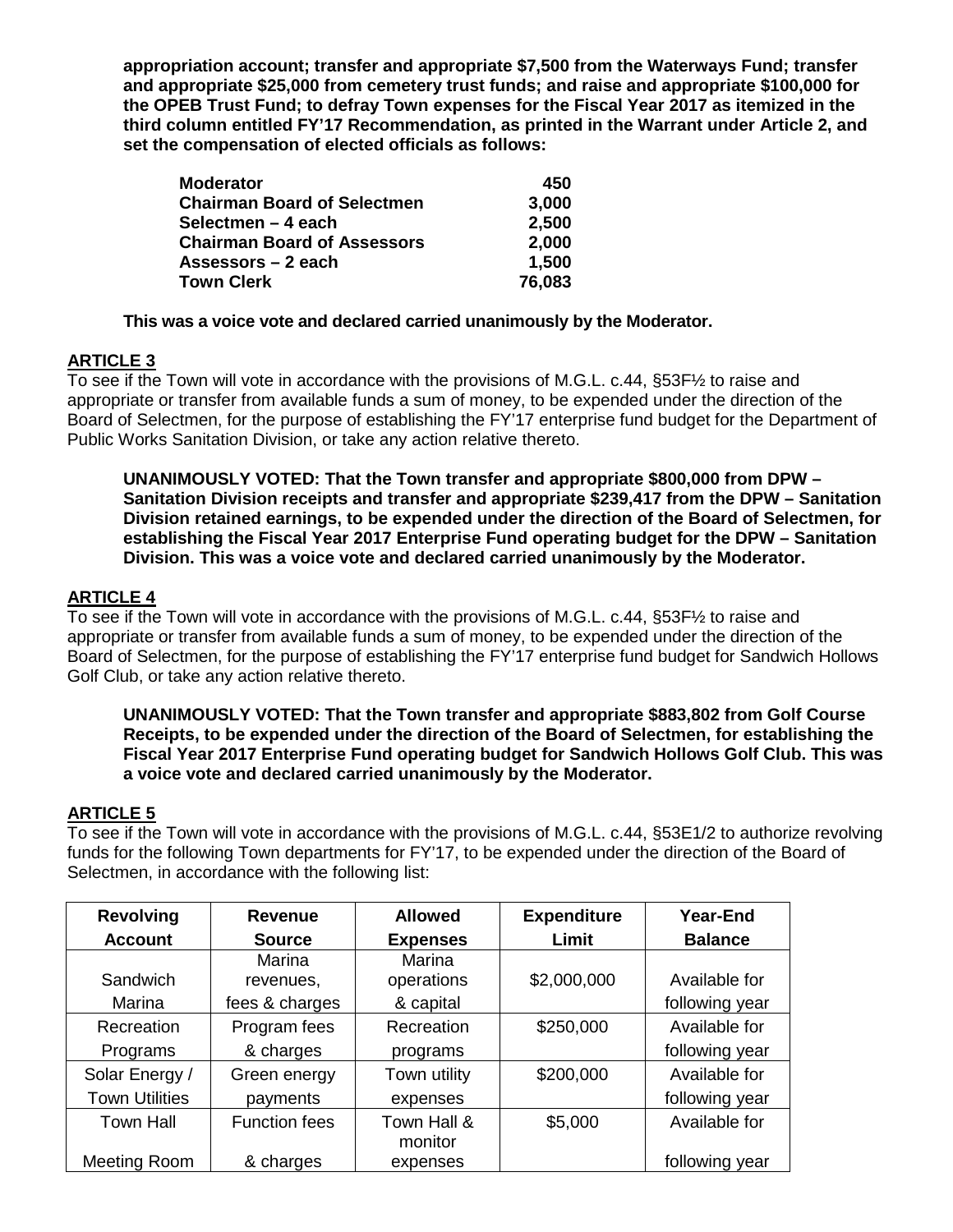or take any action relative thereto.

**UNANIMOUSLY VOTED: That the Town authorize Town Department revolving funds for Fiscal Year 2017, to be expended under the direction of the Board of Selectmen, as printed in the Warrant under Article 5. This was a voice vote and declared carried unanimously by the Moderator.**

# **ARTICLE 6**

To see if the Town will vote to hear the report of the Capital Improvement Planning Committee, and further, to raise and appropriate or transfer from available funds the sum of \$836,403.00, or any other amount, to be expended under the direction of the Board of Selectmen, for the purpose of purchasing and repairing equipment, vehicles, and buildings, and providing related services in accordance with the following list, with any unexpended balance for each item identified below to be placed in the Building Repairs / Capital Purchases account to be expended under the direction of the Board of Selectmen:

| Natural Resources - Replace Tractor Less Trade-In              | 20,600  |
|----------------------------------------------------------------|---------|
| Facilities Department - Town Building Repairs/Improvements     | 125,000 |
| Facilities Department – Pick-up Truck with Plow Replacement    | 28,000  |
| Facilities Department – Library Access & Roof Repairs          | 50,000  |
| Facilities Department - Towable Debris & Leaf Blower           | 11,600  |
| IT Department - Security Camera Installation at 3 Sites        | 32,930  |
| Police Department - Replace Mobile Radios                      | 21,634  |
| Fire Department – Build Brush Breaker on Donated '90 Chassis   | 150,000 |
| Fire Department - Fire/EMS HazMat & Site Data Software         | 15,000  |
| Fire Department - Upgrade UHF Radio System                     | 32,000  |
| Fire Department - Purchase 5 Thermal Imaging Cameras           | 30,950  |
| School Department - Forestdale School Wastewater Upgrade       | 200,000 |
| DPW - Highway Department - Stump Grinder                       | 35,506  |
| Recreation Department - Oak Crest Cove Utility Vehicle         | 13,000  |
| Recreation Department - Skate Park Reconstruction Efforts      | 20,000  |
| Natural Resources - Replace Buoys                              | 4,000   |
| Natural Resources - 3 AEDs for Department Vehicles             | 6,000   |
| Facilities Department - Gravely Mower & Brushcutter Attachment | 4,903   |
| Police Department - Replace Patrol Cruiser Rifles & Shotguns   | 8,382   |
| Fire Department - 2 Positive Pressure Ventilation Fans         | 4,310   |
| Fire Department - Rescue Air Cushion                           | 5,858   |
| Nursing Department - Vaccine Freezer & Refrigerator            | 7,230   |
| Recreation Department - Oak Crest Cove Cabin Equipment         | 9,500   |

### **Capital List Total** 836,403

### **AND FURTHER**,

To offset the cost of the capital projects listed in Article 6, to see if the Town will vote to transfer and appropriate the sum of \$150,000.00, or any other amount, from the Ambulance Fund, to be expended under the direction of the Board of Selectmen, for a net FY'17 capital appropriation of \$686,403.00, or any other amount,

or take any action relative thereto.

**UNANIMOUSLY VOTED: That the Town hear the report of the Capital Improvement Planning Committee and transfer and appropriate \$686,403 from Free Cash and transfer and appropriate \$150,000 from the Ambulance Fund receipts reserved for appropriation account, to be expended under the direction of the Board of Selectmen, for the purpose of repairing equipment, vehicles and buildings, and providing related services as printed in Article 6 of**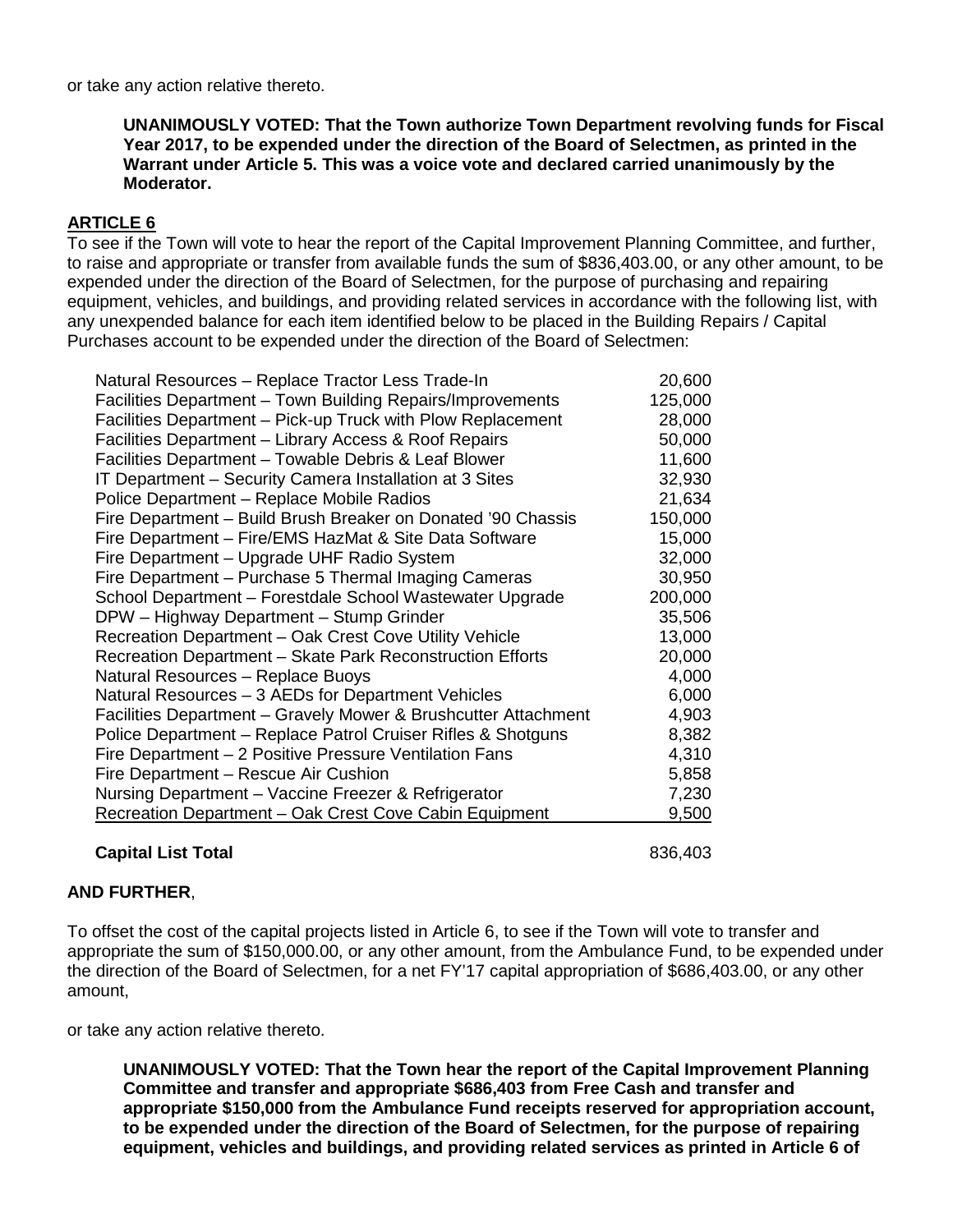**the Warrant, with any unexpended funds to be placed in the Building Repairs / Capital Purchases account to be expended under the direction of the Board of Selectmen. This was a voice vote and declared carried unanimously by the Moderator.**

# **ARTICLE 7**

To see if the Town will vote in accordance with M.G.L. c.40, §5B to raise and appropriate or transfer from available funds a sum of \$100,000.00, or any other amount, to be transferred into the Stabilization Fund, or take any action relative thereto.

**UNANIMOUSLY VOTED: That the Town transfer and appropriate \$100,000 from Free Cash to the Stabilization Fund. This was a voice vote and declared unanimously carried by the required two-thirds majority by the Moderator.**

### **ARTICLE 8**

To see if the Town will vote to raise and appropriate or transfer from available funds a sum of \$27,447.27, or any other amount, to be expended under the direction of the Board of Selectmen, for the purpose of funding the FY'17 Sandwich Promotions Fund as established under Chapter 227 of the Acts of 1997, or take any action relative thereto.

**UNANIMOUSLY VOTED: That the Town transfer and appropriate \$27,447.27 from the Sandwich Promotions Fund, to be expended under the direction of the Board of Selectmen, for funding the Fiscal Year 2017 Sandwich Promotions Fund as established under Chapter 227 of the Acts of 1997. This was a voice vote and declared carried unanimously by the Moderator.**

### **ARTICLE 9**

To see if the Town will vote to appropriate the sum of money, received or to be received, from the Chapter 90 State Aid to Highways Program for highway construction and/or maintenance on any State approved road during FY'17, or take any action relative thereto.

**UNANIMOUSLY VOTED: That the Town appropriate amounts to be received from Chapter 90 State Aid to Highways Program for highway construction and/or maintenance on any State approved road during Fiscal Year 2017. This was a voice vote and declared carried unanimously by the Moderator.**

### **ARTICLE 10**

To see if the Town will vote to transfer and appropriate the sum of \$34,293.20, or any other amount, to be expended under the direction of the School Committee, from the Sandwich High School cellular tower lease receipt reserved for appropriation account, for the purpose of the maintenance and improvement of exterior athletic fields and facilities at Sandwich High School, or take any action relative thereto.

**UNANIMOUSLY VOTED: That the Town transfer and appropriate \$34,293.20 from the Sandwich High School cellular tower lease receipts reserved for appropriation account, for the maintenance and improvement of exterior athletic fields and facilities at Sandwich High School. This was a voice vote and declared carried unanimously by the Moderator.**

#### **ARTICLE 11**

To see if the Town will vote to transfer and appropriate the sum of \$52,548.36, or any other amount, from the beach renourishment receipts reserved for appropriation account, to be expended under the direction of the Board of Selectmen, for the purpose of funding future public ocean beach and dune renourishment projects, or take any action relative thereto.

**UNANIMOUSLY VOTED: That the Town transfer and appropriate \$52,548.36 from the beach renourishment receipts reserved for appropriation account, to be expended under the direction of the Board of Selectmen, for funding future public ocean beach and dune**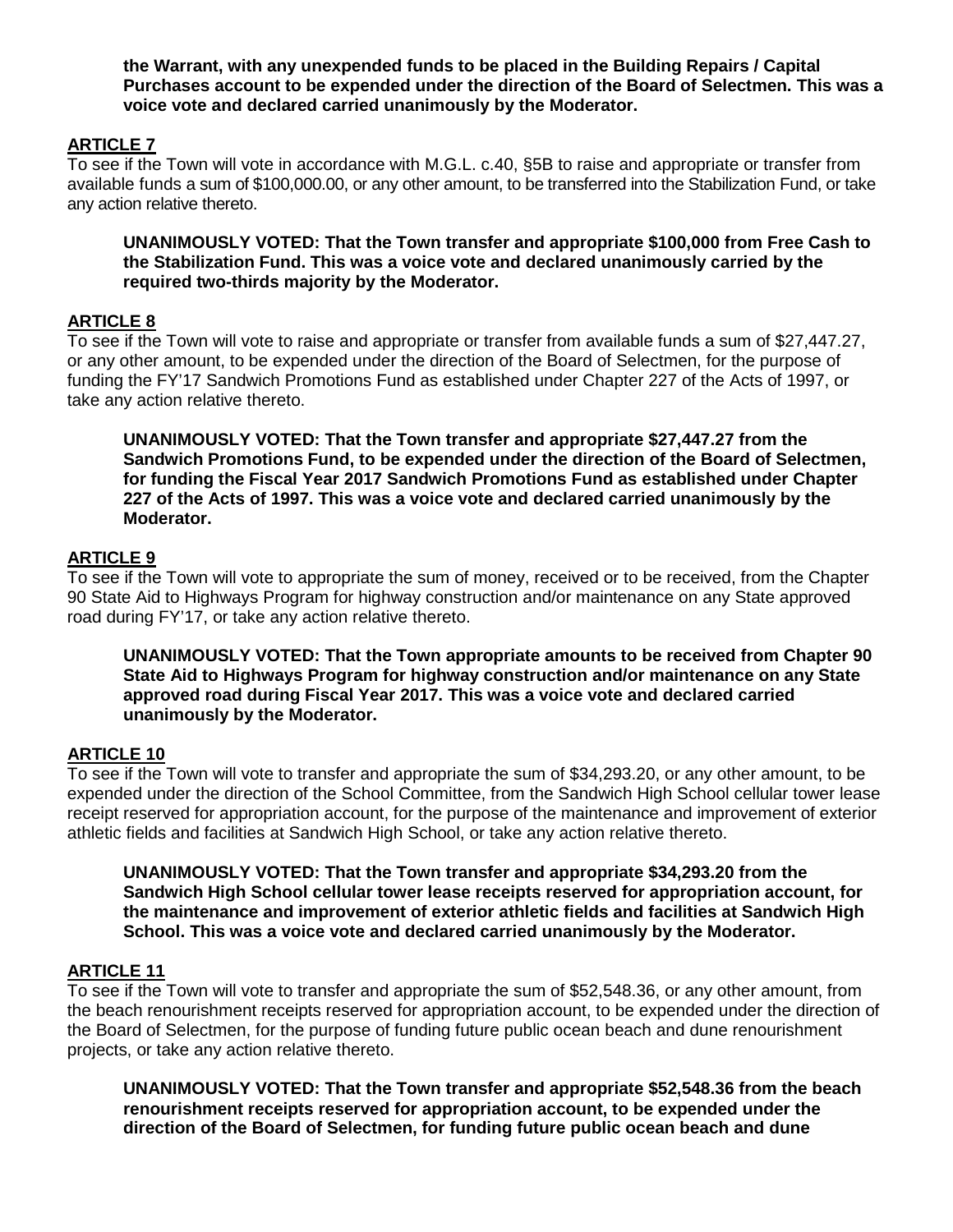### **renourishment projects. This was a voice vote and declared carried unanimously by the Moderator.**

# **ARTICLE 12**

To see if the Town will vote to raise and appropriate, or transfer from available funds, a sum of money for the purpose of designing and constructing improvements to Sandwich public roads and related infrastructure, including all costs incidental and related thereto, and further to authorize the Board of Selectmen to enter into any and all contracts necessary to carry out such project; provided that said appropriation shall be contingent upon the passage of a so-called proposition two and one-half capital expenditure exclusion referendum in accordance with M.G.L. c.59, §21C(i½), or take any action relative thereto.

**VOTED: That the Town raise and appropriate \$1,300,000 for the purpose of designing and constructing improvements to Sandwich public roads and related infrastructure, including all costs incidental and related thereto, and further to authorize the Board of Selectmen to enter into any and all contracts necessary to carry out such project; provided that said appropriation shall be contingent upon the passage of a so-called proposition two and onehalf capital expenditure exclusion referendum in accordance with M.G.L. c.59, §21C(i½). This was a voice vote and declared carried by the Moderator.**

# **ARTICLE 13**

To see if the Town will vote to raise and appropriate, transfer from available funds or borrow a sum of money for the purpose of designing and constructing a new police department headquarters, including equipment and furnishings and other costs incidental and related thereto, and for the purpose of designing and constructing improvements and remodeling, reconstructing and making extraordinary repairs to two fire department sub-stations located at the corner of Quaker Meetinghouse Road and Cotuit Road and at Route 6A in East Sandwich, including equipment and furnishings and all other costs incidental and related thereto, and to authorize the Treasurer, with the approval of the Board of Selectmen, to issue any bonds or notes that may be necessary for such purpose pursuant to M.G.L. c.44, §7(3), or any other general or special law, and further to authorize the Board of Selectmen to enter into any and all contracts necessary to carry out such project; provided that said appropriation shall be contingent upon the passage of a socalled Proposition Two and One-half debt exclusion referendum in accordance with M.G.L. c.59, §21 C(k), or take any action relative thereto.

**John Juros of Cranberry Trail called the question. Second from the floor. This was a voice vote and declared carried by the required two-thirds majority by the Moderator.**

**VOTED: That the Town appropriate \$17,015,000 for the purpose of designing and constructing a new police department headquarters, including equipment and furnishings and other costs incidental and related thereto, and for the purpose of designing and constructing improvements and remodeling, reconstructing and making extraordinary repairs to two fire department sub-stations located at the corner of Quaker Meetinghouse Road and Cotuit Road and at Route 6A in East Sandwich, including equipment and furnishings and all other costs incidental and related thereto, and to meet this appropriation authorize the Treasurer, with the approval of the Board of Selectmen, to borrow \$17,015,000 pursuant to M.G.L. c.44, §7(3), or any other enabling authority, and further to authorize the Board of Selectmen to enter into any and all contracts necessary to carry out such project; provided that said appropriation shall be contingent upon the passage of a so-called Proposition Two and One-half debt exclusion referendum in accordance with M.G.L. c.59, §21 C(k). This was a counted vote and declared carried by the required two-thirds majority by the Moderator.**

# **ARTICLE 14**

To see if the Town will vote to raise and appropriate or transfer from available funds the sum of \$750,000.00, as listed below, said sum to be transferred to Line 220 Fire Department, Line 910 Group Health Insurance, and Line 940 Property & Liability Insurance, to be expended under the direction of the Board of Selectmen, to provide Fire Department services, including benefits, subject to a favorable vote to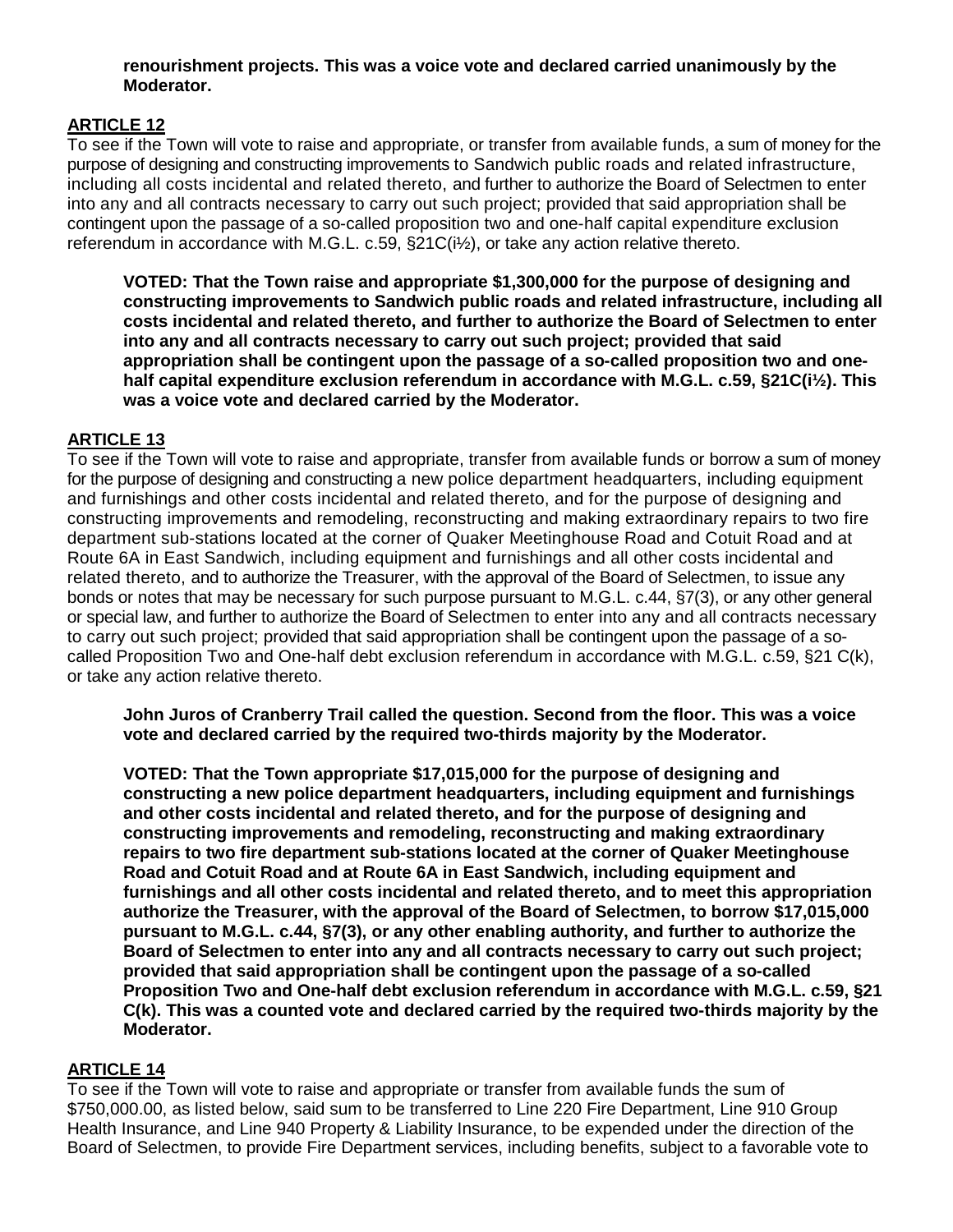override Proposition Two and One-half, so called, pursuant to M.G.L. c.59, §21C(g), or take any action relative thereto.

| (8) New EMS/Fire Personnel, Equipment, Training, OT Costs | 610,000 |
|-----------------------------------------------------------|---------|
| Health Insurance Costs                                    | 124,000 |
| Liability Insurance Costs                                 | 16,000  |

**UNANIMOUSLY VOTED: That the Town raise and appropriate \$750,000.00, said sum to be transferred to Line 220 Fire Department, Line 910 Group Health Insurance, and Line 940 Property & Liability Insurance as printed in the warrant under Article 14, to be expended under the direction of the Board of Selectmen, to provide Fire Department services, including benefits, subject to a favorable vote to override Proposition Two and One-half, so called, pursuant to M.G.L. c.59, §21C(g). This was a voice vote and declared carried unanimously by the Moderator.**

### **ARTICLE 15**

To see if the Town will vote to hear and act on the report of the Community Preservation Committee on the FY'17 Community Preservation budget and to appropriate from the Community Preservation Fund FY'17 estimated annual revenues the sum of \$75,000.00, or any other sum, to meet the administrative expenses and all other necessary and proper expenses of the Community Preservation Committee for FY'17; and further to reserve for future appropriation a sum of money from the Community Preservation Fund estimated annual revenues for open space, historic resources, and community housing purposes, as well as a sum of money to be placed in the FY'17 Budgeted Reserve for general Community Preservation Act purposes; and further to appropriate from the Community Preservation Fund a sum or sums of money for Community Preservation projects or purposes as recommended by the Community Preservation Committee; or take any other action in relation thereto.

**UNANIMOUSLY VOTED: That the Town hear and act on the report of the Community Preservation Committee on the Fiscal Year 2017 Community Preservation budget and transfer and appropriate \$75,000 from the Community Preservation Fund Fiscal Year 2017 estimated annual revenues, to be expended under the direction of the Board of Selectmen, to meet the administrative expenses and all other necessary and proper expenses of the Community Preservation Committee for Fiscal Year 2017; and further reserve for future appropriation from the Fiscal Year 2017 Community Preservation Fund estimated annual revenues the following sums: \$193,872 for open space purposes; \$193,872 for historic resources purposes; and \$193,872 for community housing purposes. This was a voice vote and declared carried unanimously by the Moderator.**

### **ARTICLE 16**

To see if the Town will vote to raise and appropriate or transfer from available funds under the Community Preservation Act historic resources program the sum of \$1,200,000.00, or any other amount, to be expended under the direction of the Board of Selectmen, for the purpose of preserving and making recommended repairs, renovations, and improvements to the Lower Shawme Pond Dam, the Dexter Grist Mill, and surrounding property; and that the Treasurer, with the approval of the Board of Selectmen, is hereby authorized to borrow up to \$1,200,000.00 and issue bonds and notes therefore pursuant to M.G.L. c.44B, §11, or any other enabling authority; or take any other action relative thereto.

**UNANIMOUSLY VOTED: That the Move that the Town appropriate under the Community Preservation Act historic resources program the sum of \$1,200,000, to be expended under the direction of the Board of Selectmen, for the purpose of preserving and making recommended repairs, renovations, and improvements to the Lower Shawme Pond Dam, the Dexter Grist Mill, and surrounding property including all costs incidental and related thereto; and to meet this appropriation authorize the Treasurer, with the approval of the Board of Selectmen, to borrow \$1,200,000 and issue bonds and notes therefore pursuant to M.G.L.**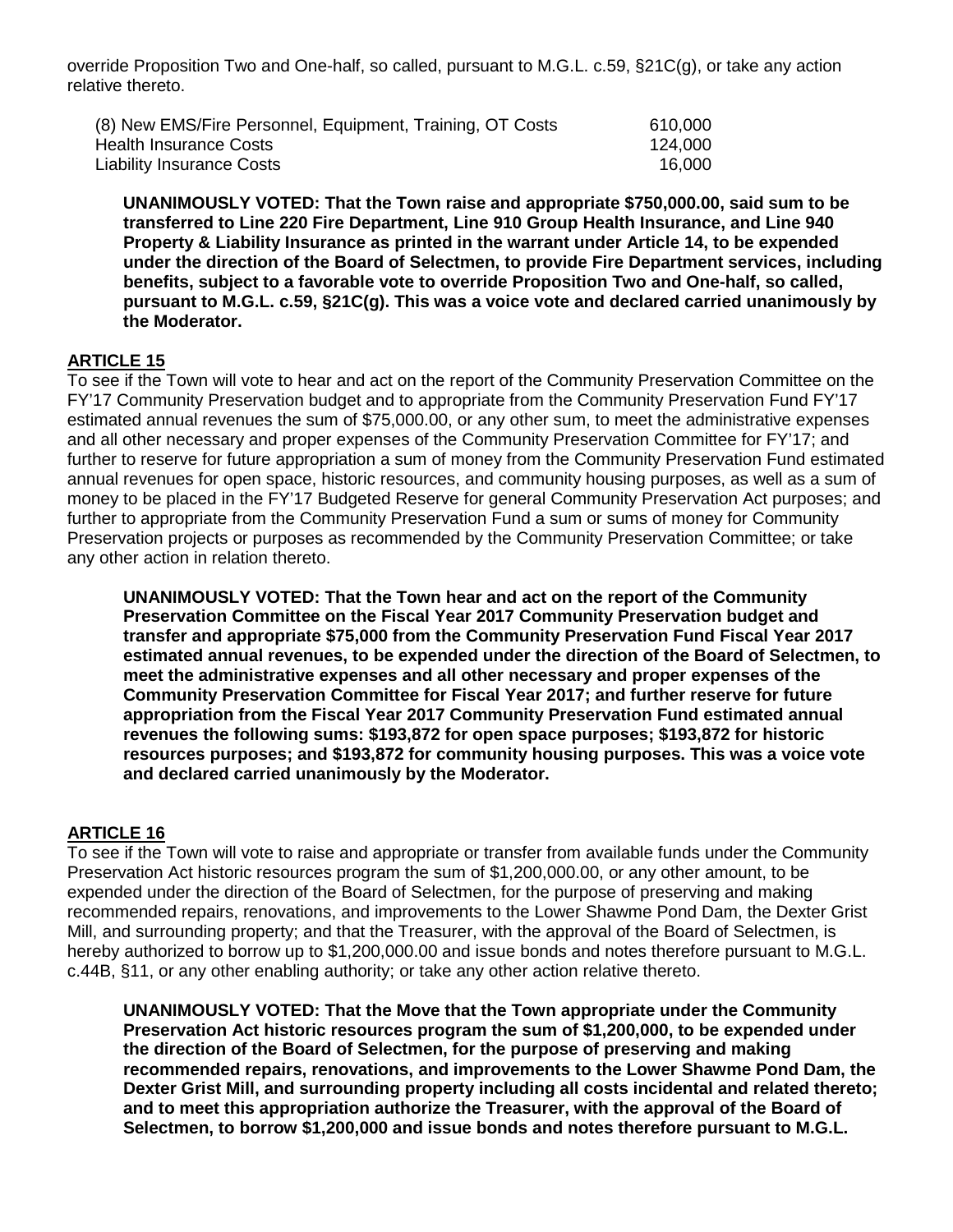### **c.44B, §11, or any other enabling authority. This was a voice vote and declared carried unanimously by the required two-thirds majority by the Moderator.**

# **ARTICLE 17**

To see if the Town will vote to raise and appropriate or transfer from available funds under the Community Preservation Act historic resources program the sum of \$1,105,000.00, or any other amount, to be expended under the direction of the Board of Selectmen, for the purpose of preserving and making recommended repairs, renovations, and improvements to the Clark-Haddad Memorial Building and surrounding property; and that the Treasurer, with the approval of the Board of Selectmen, is hereby authorized to borrow up to \$1,105,000.00 and issue bonds and notes therefore pursuant to M.G.L. c.44B, §11, or any other enabling authority; or take any other action relative thereto.

**COUNTED VOTED: That the Town appropriate under the Community Preservation Act historic resources program the sum of \$1,105,000, to be expended under the direction of the Board of Selectmen, for the purpose of preserving and making recommended repairs, renovations, and improvements to the Clark-Haddad Memorial Building and surrounding property including all costs incidental and related thereto; and to meet this appropriation authorize the Treasurer, with the approval of the Board of Selectmen, to borrow \$1,105,000 and issue bonds and notes therefore pursuant to M.G.L. c.44B, §11, or any other enabling authority. This was a counted vote and declared not carried by the required two-thirds majority by the Moderator. 148 Ayes and 110 Nayes.**

### **ARTICLE 18**

To see if the Town will vote to raise and appropriate or transfer from available funds under the Community Preservation Act historic resources program the sum of \$70,000.00, or any other amount, to be expended under the direction of the Board of Selectmen, for the purpose of preserving and making recommended repairs, renovations, and improvements to the Town of Sandwich Cedarville Cemetery located at the corner of Ploughed Neck Road and Route 6A; or take any other action relative thereto.

**UNANIMOUSLY VOTED: That the Town transfer and appropriate under the Community Preservation Act historic resources program \$70,000 from the historic reserve, to be expended under the direction of the Board of Selectmen, for the purpose of preserving and making recommended repairs, renovations, and improvements to the Town of Sandwich Cedarville Cemetery located at the corner of Ploughed Neck Road and Route 6A. This was a voice vote and declared carried unanimously by the Moderator.**

# **ARTICLE 19**

To see if the Town will vote to raise and appropriate or transfer from available funds under the Community Preservation Act historic resources program the sum of \$20,000.00, or any other amount, to be expended under the direction of the Board of Selectmen, for the purpose of preserving and making recommended repairs, renovations, and improvements to the Thornton W. Burgess Society Green Briar Jam Kitchen; and further, to authorize the Board of Selectmen to enter into a grant agreement with said Thornton W. Burgess Society, on such terms and conditions as the Board of Selectmen deems appropriate, setting forth the conditions under which such funds may be expended, and to further authorize the Board of Selectmen to accept a historic preservation restriction pursuant to the grant agreement; or take any other action relative thereto.

**VOTED: That the Town transfer and appropriate under the Community Preservation Act historic resources program \$20,000 from the historic reserve, to be expended under the direction of the Board of Selectmen, for the purpose of preserving and making recommended repairs, renovations, and improvements to the Thornton W. Burgess Society Green Briar Jam Kitchen; and further, authorize the Board of Selectmen to enter into a grant agreement with said Thornton W. Burgess Society, on such terms and conditions as the Board of Selectmen deems appropriate, setting forth the conditions under which such funds may be expended, and authorize the Board of Selectmen to accept a historic preservation restriction pursuant to the grant agreement. This was a voice vote and declared carried by the Moderator.**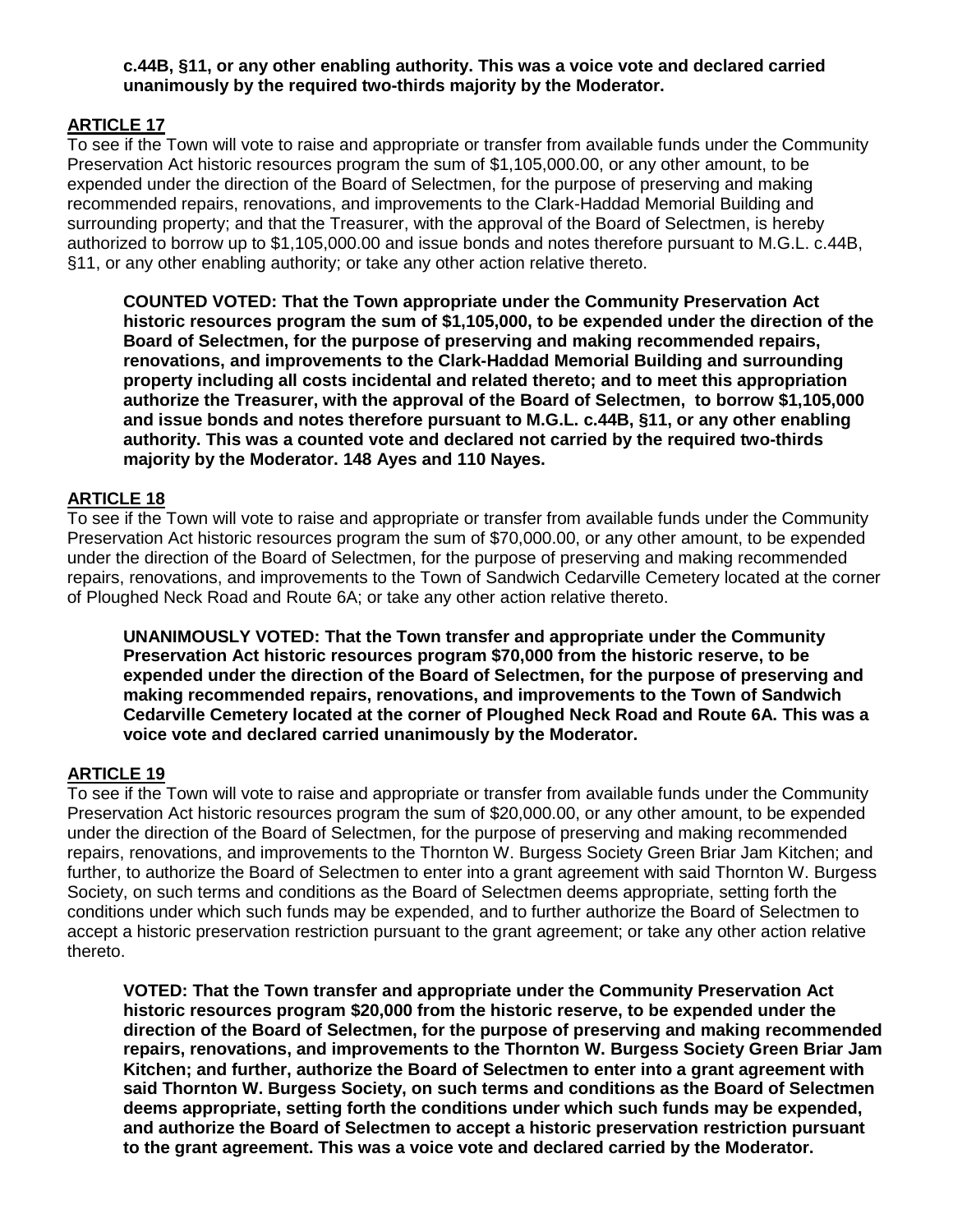# **ARTICLE 20**

To see if the Town will vote to accept the layout as a public way of the road known as "Aviators Lane," as heretofore laid out by the Board of Selectmen, and as shown on a plan entitled "Town of Sandwich, Plan of Aviators Lane, as Laid Out as a Town Way by the Selectmen," dated March, 2016 prepared by Stephen Doyle and Associates, said plan on file with the Town Clerk; and further to authorize the Board of Selectmen to acquire by gift, purchase or eminent domain the fee to or lesser interests in said road and any and all related easements, and further to see if the Town will vote to raise by taxation, transfer from available funds and/or borrow a sum of money for said layout, acquisition of rights, and construction, improvement, repair and/or rehabilitation of said roadway and related structures, facilities and/or appurtenances, and any and all expenses related to the foregoing, the entire cost of which shall be assessed as a betterment by the Board of Selectmen, in accordance with M.G.L. c.80, upon each of those properties that receive benefit thereby, with such assessments to bear interest at a rate not to exceed two percent above the rate of interest chargeable to the Town; or take any action relative thereto.

**COUNTED VOTED: That the Town accept the layout as a public way of the road known as "Aviators Lane," as laid out by the Board of Selectmen, and as shown on a plan entitled "Town of Sandwich, Plan of Aviators Lane, as Laid Out as a Town Way by the Selectmen," dated March, 2016 prepared by Stephen Doyle and Associates; and authorize the Board of Selectmen to acquire by gift, purchase or eminent domain the fee to or lesser interests in said road and any and all related easements. This was a voice vote and declared carried by the Moderator. 98 Ayes and 38 Nayes.**

**Motion to Lisa Hassler of Harbor Street moved to reconsider Article 17. There was a second from the floor. This was a voice vote and declared not carried by the Moderator**

## **ARTICLE 21**

To see if the Town will vote to authorize the Board of Selectmen to grant a perpetual easement to NRG Canal, LLC, its successors and assigns, over a portion of Baksis Road, being shown as "Proposed Utility Easement Area = 7,210 sq. ft. (0.17 acres)" on a plan entitled "Easement Exhibit Plan of Transmission Line Crossing Baksis Road Layout for Canal Generating Station, Sandwich Massachusetts, dated March 18, 2016" a copy of which is on file with the office of the Town Clerk, for the purpose of constructing, operating, maintaining, inspecting, and repairing an overhead transmission line and the appurtenant equipment, along, upon, across, and over that portion of Baksis Road, on such terms and conditions and for such consideration as the Board of Selectmen may determine, and to further authorize the Board of Selectmen to execute any and all instruments; or take any action relative thereto.

**UNANIMOUSLY VOTED: That the Town authorize the Board of Selectmen to grant a perpetual easement to NRG Canal, LLC, its successors and assigns, over a portion of Baksis Road, being shown as "Proposed Utility Easement Area = 7,210 sq. ft. (0.17 acres)" on a plan entitled "Easement Exhibit Plan of Transmission Line Crossing Baksis Road Layout for Canal Generating Station, Sandwich Massachusetts, dated March 18, 2016", for the purpose of constructing, operating, maintaining, inspecting, and repairing an overhead transmission line and the appurtenant equipment, along, upon, across, and over that portion of Baksis Road, on such terms and conditions and for such consideration as the Board of Selectmen may determine, and to further authorize the Board of Selectmen to execute any and all instruments. This was a voice vote and declared carried unanimously by the Moderator.**

### **ARTICLE 22**

To see if the Town will vote to amend the Town Bylaws by inserting a new Section 3.90, Dune Protection, to read as follows, or take any action relative thereto.

### **Section 3.90 DUNE PROTECTION**

Part 1. No person or pet shall enter upon or cross over any dune on Town property including any Conservation Lands, whether by walking or in a vehicle, including bicycles, except at an authorized marked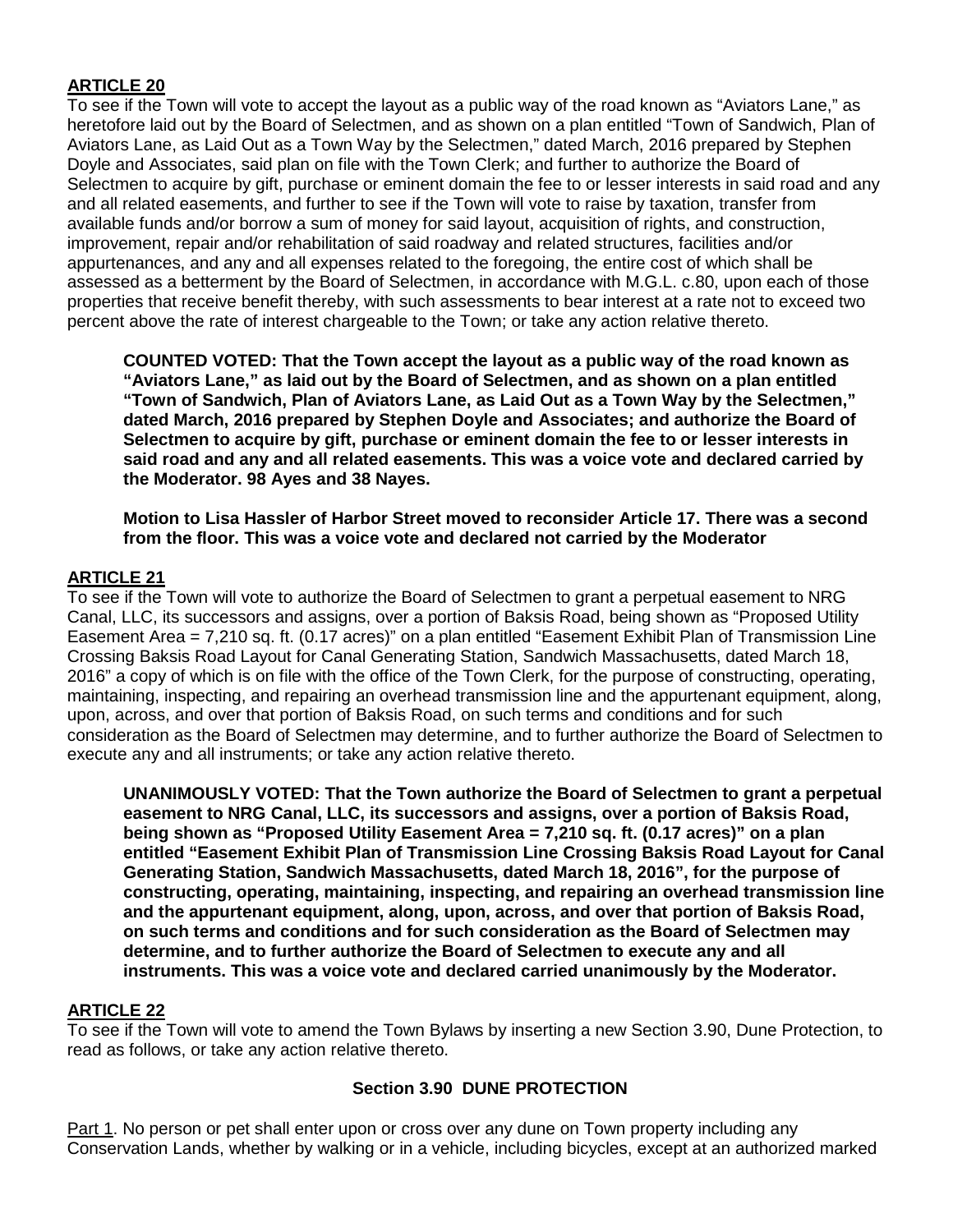crossover or designated beach access, other than in the performance of duties of a federal, state or Town official. Owners shall be responsible for keeping pets off of the dunes.

Part 2. It shall be unlawful for any person or pet to damage, destroy or remove any Town owned sand dune or part thereof, or to kill, destroy or remove any grass, shrubbery, trees or other vegetation growing on sand dunes unless authorized by the Town Manager.

Part 3. Enforcement:

- (a) This bylaw may be enforced by any Natural Resources Officer, Animal Control Officer, Assistant or Deputy Animal Control Officer, Harbormaster, Assistant Harbormaster, Shellfish Constable, Deputy Shellfish Constable, Recreation Department Employee, Police Officer or Special Police Officer.
- (b) Whoever violates any provision of this bylaw may be penalized by a noncriminal disposition process as provided in M.G.L. c.40, §21D and the Town's non-criminal disposition by-law. If noncriminal disposition is elected, then any person who violates any provision of this by-law shall be subject to a fine of two hundred dollars (\$200) for each offense. Each day a violation exists shall constitute a separate offense.
- (c) Whoever violates any provision of this bylaw may be penalized by indictment or on complaint brought in the district court. Except as may be otherwise provided by law and as the district court may see fit to impose, the maximum penalty for each violation or offense shall be three hundred dollars.

Any violations of the terms of this Bylaw shall be considered an act of trespass, and may subject the violator to arrest and removal from the beach pursuant to Massachusetts General Laws, Chapter 266, Section 120.

### **UNANIMOUSLY VOTED: That the Town amend the Town Bylaws by inserting a new Section 3.90, Dune Protection, by adopting the new language printed in the warrant under Article 22. This was a voice vote and declared carried unanimously by the Moderator.**

### **ARTICLE 23**

To see if the Town will vote to amend Section 3.75 of the Town Bylaws, Animal Control, by deleting the language of Section 3.75 in its entirety and replacing it with the following, or take any action relative thereto.

### **Section 3.75 ANIMAL CONTROL**

Part 1. Purpose and Relation to Massachusetts General Laws

The purpose of animal control is to encourage the safe and humane treatment of animals and the maintenance of a safe environment for humans. Ultimately, it is the individual's responsibility to properly care for his/her animal(s) and to respect the rights of others.

In addition to the requirements set forth in this bylaw, the licensing, keeping and control of animals shall be in accordance with all applicable provisions of the Massachusetts General Laws, including but not limited-to the provisions of M.G.L. c. 140, §§136A to 174E, inclusive, which provisions are incorporated herein.

Part 2. Board of Selectmen and Animal Control Officers

The Board of Selectmen act as Hearing Authority for purposes of M.G.L. c. 140, §157 and shall annually appoint an Animal Control Officer who shall be sworn in by the Town Clerk.

#### Part 3. Licenses

Annual dog and kennel licenses, as required by M.G.L. c. 140, §§137 and 137A, must be obtained from the Office of the Town Clerk by January 1 for a licensing period of January 1 through December 31. When licensing a dog for the first time, proof of spay or neutering should be presented in order to be eligible for neutered or spayed ("fixed") license fee. There will be a late fee per dog for licensing after June 30<sup>th</sup>.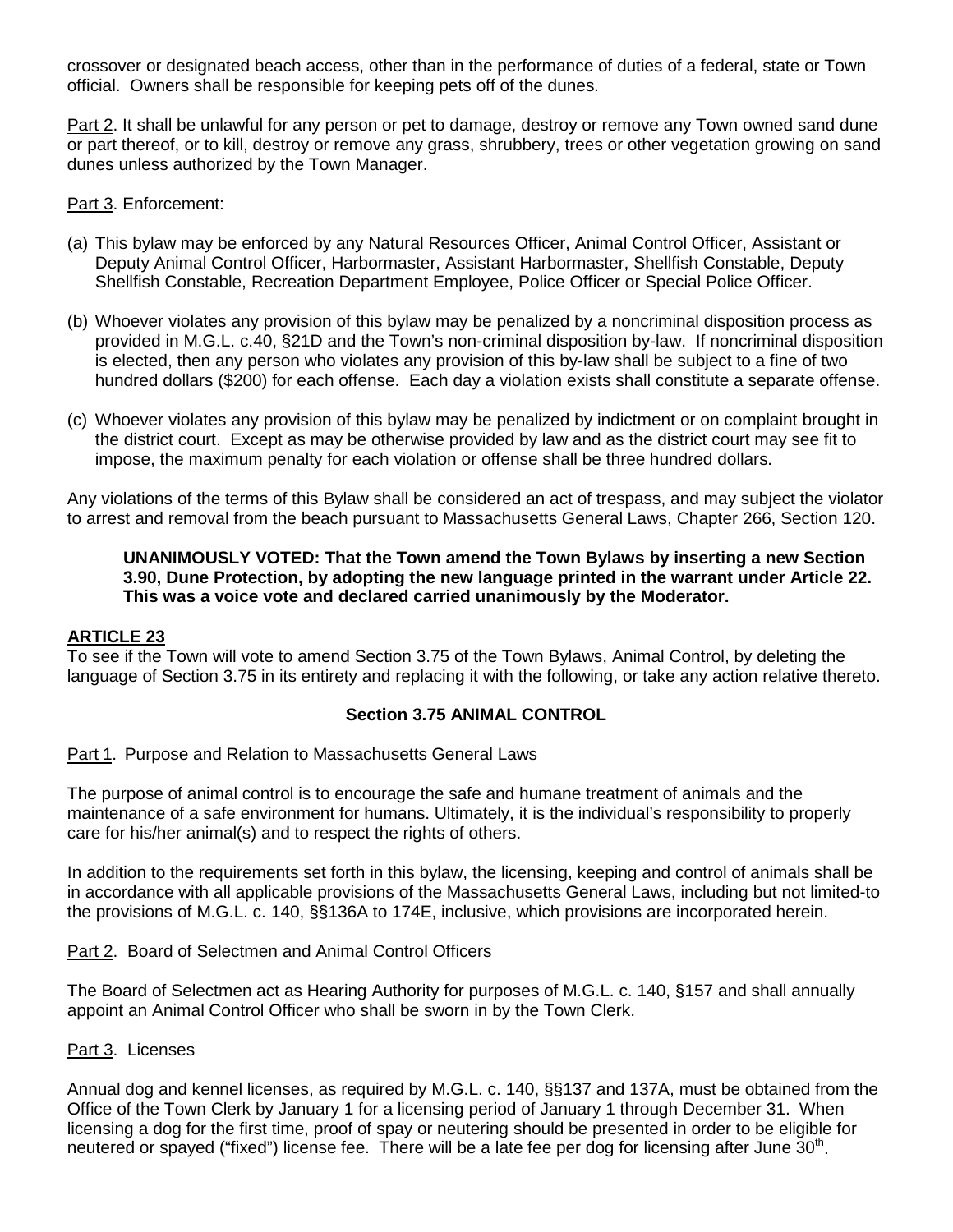Subject to approval of the Board of Selectmen, annual dog and kennel licensing may be conducted by mail.

The Clerk of the Town shall issue dog licenses and tags on a form prescribed and furnished by the Town . On the license form the Clerk shall record the name, address, phone number and the date of birth of the owner or keeper of the dog and the name, license number and description of each dog. Each tag shall include the license number, the name of the Town and the year of issue.

No kennel license shall be issued unless the applicant demonstrates that the use of the subject property as a kennel is permitted under the Town's Zoning bylaws.

#### Cat Licensing

Each cat must be licensed in accordance with rules and regulations adopted by the Board of Selectmen.

Adopted May 4, 1992 (Article 52)

### Part 4. Fees

The Board of Selectmen shall from time-to-time establish the fees to be charged for individual dog and kennel licenses, including late fees for licenses not obtained by the dates specified herein. Said schedule of fees is on record at the Town Clerk's Office, DNR and Town Manager's Office and is available to the public.

No fee shall be charged for a license issued under this section for a service animal as defined by the Americans with Disabilities Act or regulations promulgated thereunder.

No fee shall be charged for a license issued to a working police canine.

### Part 5. Leashing and Restraint

Any person owning or keeping a dog shall not allow it to run at large in any of the streets or public places in the Town of Sandwich or upon premises other than the premises of such owner or keeper, unless the owner or lawful occupant of such other premises grants permission therefor. No dog shall be allowed in any public place or street within the Town unless it is effectively restrained or unless it is confined within a motor vehicle. A dog is under restraint for purposes of this Bylaw if it is accompanied by its owner or other person responsible for the dog, who is in full control and such dog is securely restrained with a collar and leash or such dog is under the immediate and effective voice control. To be under effective voice control for purposes of this bylaw, the dog must be within the keeper's sight and the keeper must be carrying a leash.

Unrestrained or unlicensed dogs may be sought out, caught and confined by the Animal Control Officer or any police officer of the Town, and impounded pursuant to M.G.L. c. 140, §§151A and 167.

Nothing in this Part shall be deemed to prohibit the use of dogs for hunting, sporting, public safety or working purposes as long as said dogs are properly restrained.

This Part shall not apply to a service dog. For purposes of this bylaw, a service dog is a dog specially trained to perform tasks for the benefit of an individual with a disability, including but not limited to guiding individuals with impaired vision, alerting persons with impaired hearing, or providing other similar assistance to individuals.

#### Part 6. Beaches

It shall be unlawful for the owner, keeper, or person responsible for any dog to permit it to be on any public beach, including fresh water beaches, and the Sandwich Boardwalk between May 15 and September 15. Dogs are not allowed on salt water town beaches between April 1 and September 15.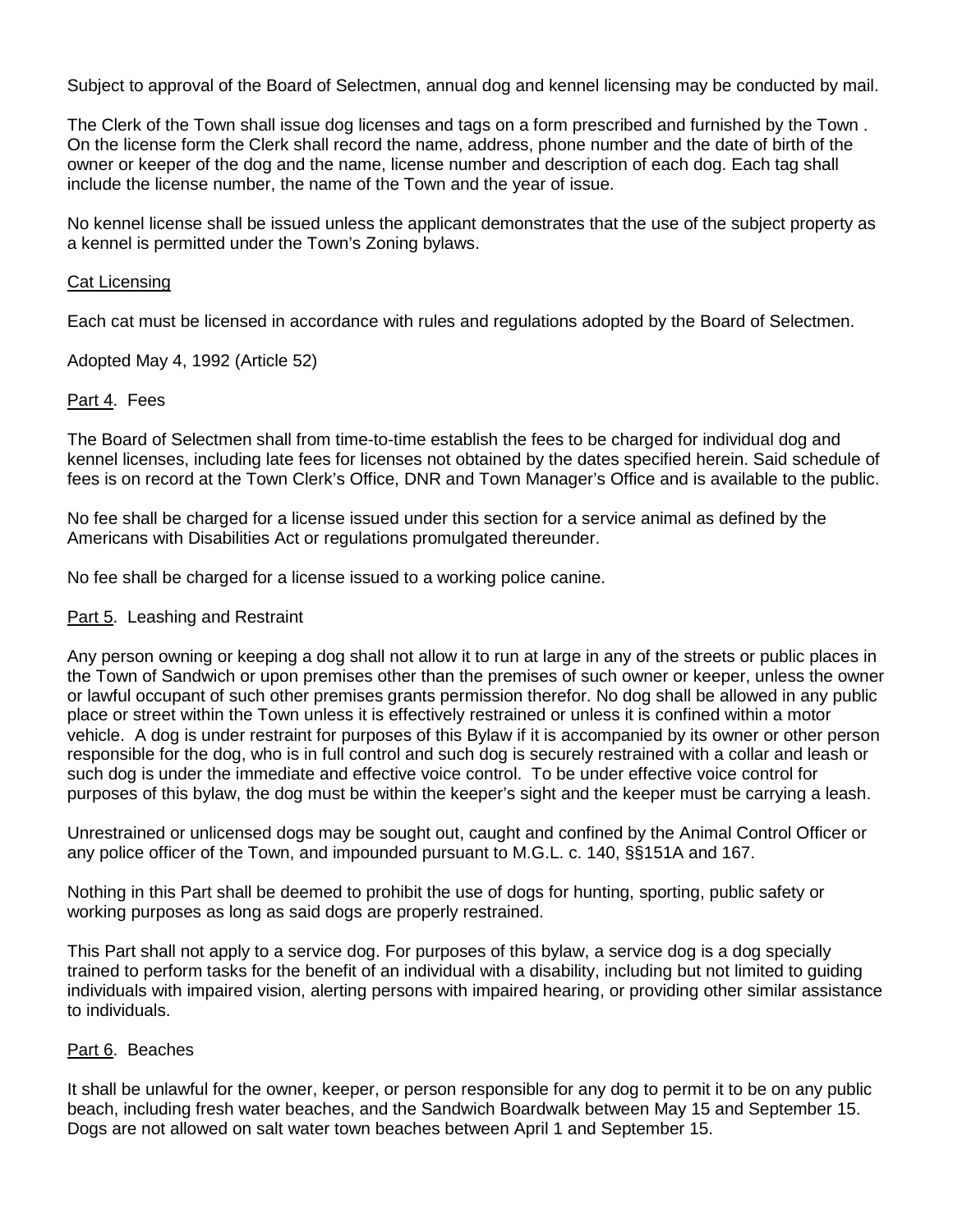#### Part 7. Impoundment

It shall be the duty of the Animal Control Officer to apprehend any dog found running at large and to impound such dog in the Town holding facility or another boarding facility.

The Animal Control Officer shall keep a record of each dog impounded, which shall contain the following information: breed, color and sex, together with whether or not the dog is licensed, the license number, if any, and the name and address of the owner, if known.

The owner or keeper of any dog impounded under the provisions of M.G.L. c. 140, §167 may claim such dog, provided he or she first procures from the Town Clerk a license and tag for any such dog that is not licensed and pays a sum established by the Animal Control Officer for daily per cost of the care of the dog during the period of impoundment.

#### Part 8. Removal of Waste

No person owning or having the care, custody, or control of any dog shall permit such dog to soil or defile or commit any nuisance upon any sidewalk, street, thoroughfare, beach, or wetland, in or upon any public property or in or upon the property of persons other than the owner or persons having the care, custody, or control of such dog, unless said person picks up any such waste and disposes of same in a sanitary manner. Anyone having custody or control of a dog in a public place shall have in his or her possession a device or equipment to pick up and remove dog feces. Individuals with disabilities aided by service dogs and law enforcement, emergency or rescue officials with dogs carrying out official duties are exempt from this section.

#### Part 9. Enforcement and Penalties

The Animal Control Officer, Natural Resource Officer, or any police officer or special police officer of the Town shall be empowered to enforce provisions of this Bylaw.

In addition to the remedies set forth herein and in M.G.L. c. 140, §§136A to 174E, inclusive, or any other applicable provision of law, this Bylaw may be enforced through any lawful means in law or in equity, including, but not limited to, non-criminal disposition pursuant to G.L. c. 40, §21D. If non-criminal disposition is elected, then any person who violates any provision of this by-law shall be subject to the following penalties:

| First Offense:                | \$50 fine  |
|-------------------------------|------------|
| Second Offense:               | \$100 fine |
| Third and Subsequent Offense: | \$200 fine |

Subsequent offenses shall be determined as offenses occurring within two years of the date of the first noticed offense. Each day or portion thereof shall constitute a separate offense. If more than one, each condition violated shall constitute a separate offense.

The Town may enforce this Bylaw or enjoin violations thereof through any lawful process, and the election of one remedy shall not preclude enforcement through any other lawful means.

**UNANIMOUSLY VOTED: That the Town amend Section 3.75 of the Town Bylaws, Animal Control, by deleting the language of Section 3.75 in its entirety and replacing it with the new language printed in the warrant under Article 23. This was a voice vote and declared carried unanimously by the Moderator.**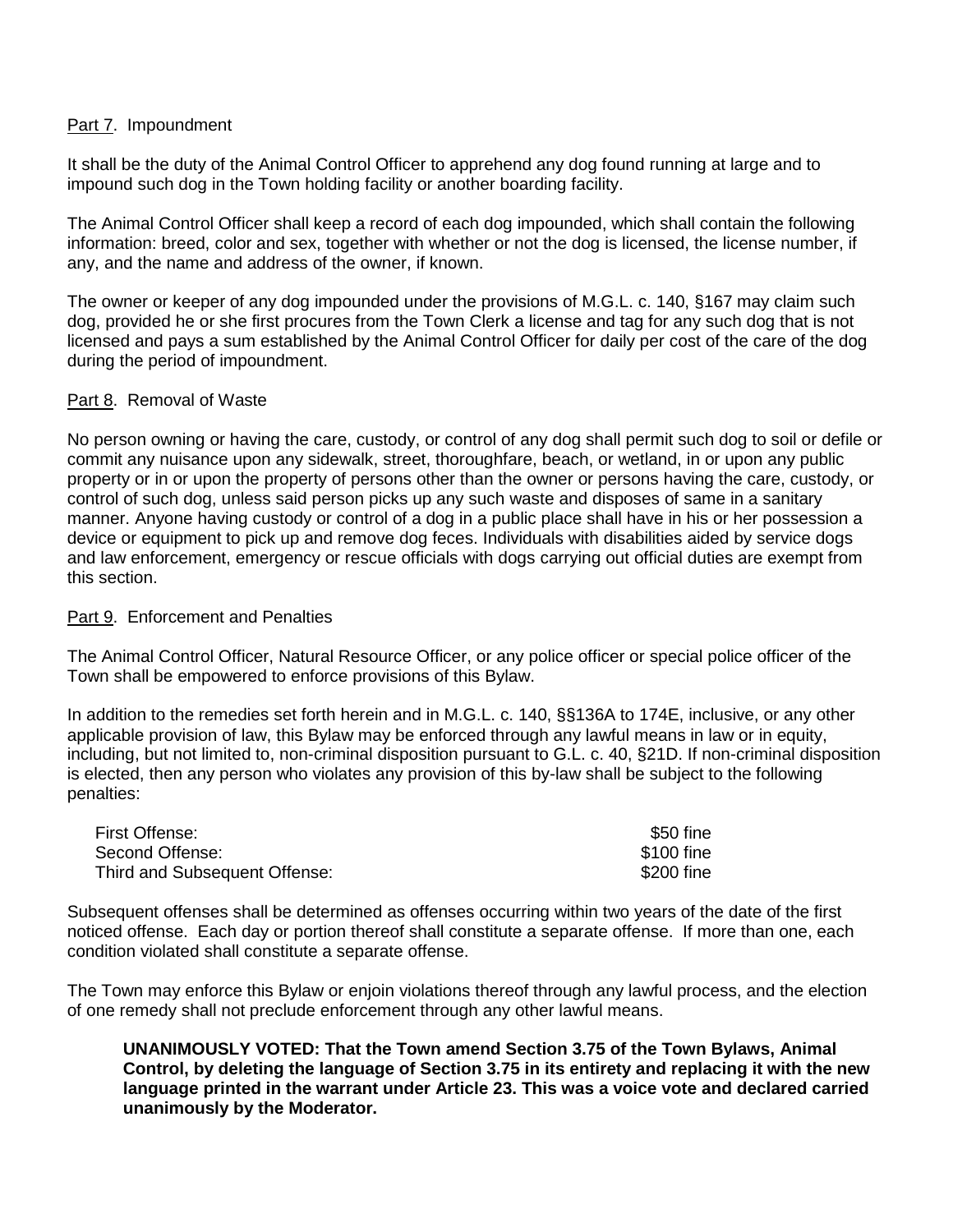#### **UNANIMOUSLY VOTED: At 11:02PM the Moderator asked for a vote, per Town By-Laws Section 1.15 to introduce articles beyond 11PM. This was a voice vote and declared carried unanimously by the required two-thirds majority by the Moderator.**

# **ARTICLE 24**

To see if the Town will vote to amend the Town Bylaws by inserting a new Section 3.17, Public Consumption or Use of Marijuana, to read as follows, or take any action relative thereto.

# **Section 3.17 PUBLIC USE OR CONSUMPTION OF MARIJUANA**

### Part 1. Definitions

The following definitions shall apply to this bylaw.

Marijuana shall mean marijuana (or tetrahydrocannabinol) as defined in section 1 of chapter 94C, as amended, of the Massachusetts General Laws.

Consume shall mean taking into the human body by means of inhalation, ingestion, absorption or injection.

### Part 2. Public Consumption Prohibited

No person shall smoke, burn, ingest, or otherwise use or consume marijuana or tetrahydrocannabinol (as defined in M.G.L. c. 94C, § 1, as amended) while in or upon any area owned by or under the control of the Town, including, but not limited to, any street, sidewalk, public way, footway, passageway, stairs, dock, bridge, park, playground, beach, boardwalk, recreation area, boat landing, public building, school building, school grounds, cemetery, parking lot; any place to which the public has a right of access as invitees or licensees; or in or upon any bus or other passenger conveyance operated by a common carrier; or in or upon any place accessible to the public.

Part 3. Seizure of Marijuana in Violation

Any marijuana or tetrahydrocannabinol burned, smoked, ingested, or otherwise used or consumed in violation of this bylaw shall be seized, held, and disposed of in accordance with M.G.L. c. 94C, § 47A.

### Part 4. Identification of Person(s) Found in Violation

Any person found in violation of this bylaw shall, when requested by an official authorized to enforce this bylaw, provide his or her full legal name, date of birth and address.

### Part 5. Enforcement of Bylaw

This bylaw may be enforced through any lawful means in law or in equity, including, but not limited to, enforcement by criminal indictment or complaint pursuant to M.G.L. c. 40, § 21 or by noncriminal disposition pursuant to M.G.L. c. 40 § 21D, by the Board of Selectmen, the Town Manager, or their duly authorized agents, or any police officer.

### Part 6. Penalties

The fine for violation of this bylaw shall be \$300 for each offense. Any penalty imposed under this bylaw shall be in addition to any civil penalty imposed under M.G.L. c. 94C, § 32L.

### Part 7. Severability

In the event that any provision, section or clause of this bylaw is hereafter judicially found to be invalid, such decision, invalidity or voidance shall not affect the validity of the remaining portion of these regulations.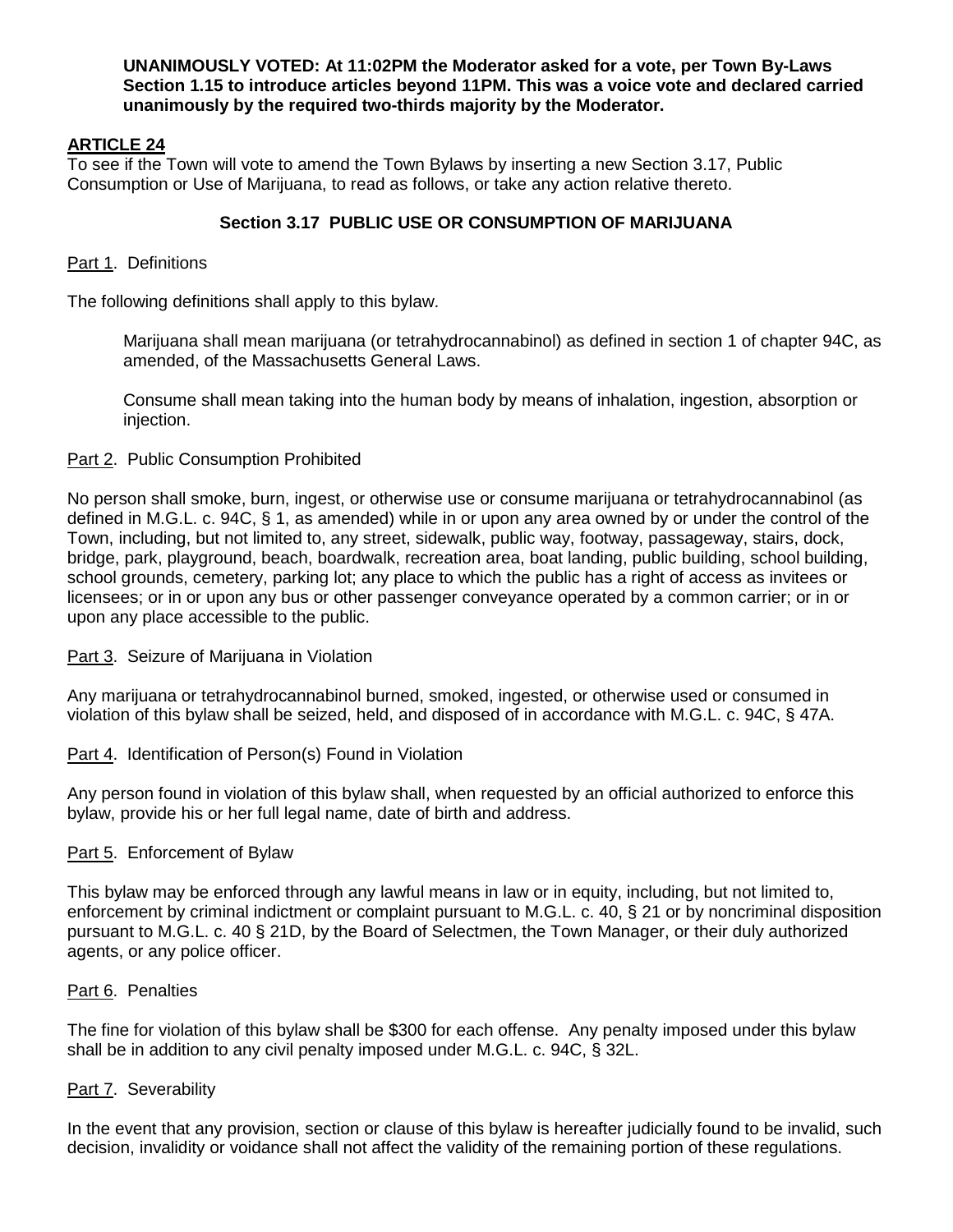**VOTED: That the Town amend the Town Bylaws by inserting a new Section 3.17, Public Consumption or Use of Marijuana, by adopting the new language printed in the warrant under Article 24. This was a voice vote and declared carried by the Moderator.**

### **ARTICLE 25**

To see if the Town will vote in accordance with M.G.L. c.40, §15A to transfer the care, custody, and control of the Henry T. Wing School and all of its buildings and grounds from the School Department, currently held for school purposes, to the Board of Selectmen, to be held for general municipal purposes, to be effective July 1, 2017, unless the School Committee votes to retain care, custody, and control of the facility past July 1, 2017 prior to the control being transferred to the Selectmen; or take any action relative thereto.

**VOTED: That the Town vote in accordance with M.G.L. c.40, §15A to transfer the care, custody, and control of the Henry T. Wing School and all of its buildings and grounds from the School Department, currently held for school purposes, to the Board of Selectmen, to be held for general municipal purposes, to be effective July 1, 2017, unless the School Committee votes to retain care, custody, and control of the facility past July 1, 2017 prior to the control being transferred to the Selectmen. This was a voice vote and declared carried by the required two-thirds majority by the Moderator.**

### **ARTICLE 26**

To Elect the following Officers:

One Board of Assessor member for a term of three years;

One Board of Health member for a term of three years;

Two Board of Selectmen members for a term of three years;

One Constable for a term of three years;

One Sandwich Housing Authority member for a term of five years;

One Sandwich Housing Authority member for an unexpired term of two years;

One Town Clerk for a term of three years;

Two Planning Board members for a term of three years;

Two School Committee members for a term of three years;

Three Trustees of the Sandwich Public Library for a term of three years;

One Trustee of the Weston Memorial Fund for a term of three years;

and all other candidates that may appear on the official ballot,

and to vote YES or No on the following questions.

### **BALLOT QUESTION #1**

Shall the Town of Sandwich be allowed to assess an additional \$1,300,000 in real estate and personal property taxes for the purpose of designing and constructing improvements to Sandwich public roads and related infrastructure, including all costs incidental and related thereto, for the fiscal year beginning July first, two thousand sixteen?

**YES**: \_\_\_\_\_ **NO**: \_\_\_\_\_

### **BALLOT QUESTION #2**

Shall the Town of Sandwich be allowed to exempt from the provisions of proposition two and-one-half, so called, the amounts required to pay for the bonds issued for the purpose of designing and constructing a new police department headquarters, including equipment and furnishings and other costs incidental and related thereto, and for the purpose of designing and constructing improvements and remodeling, reconstructing and making extraordinary repairs to two fire department sub-stations located at the corner of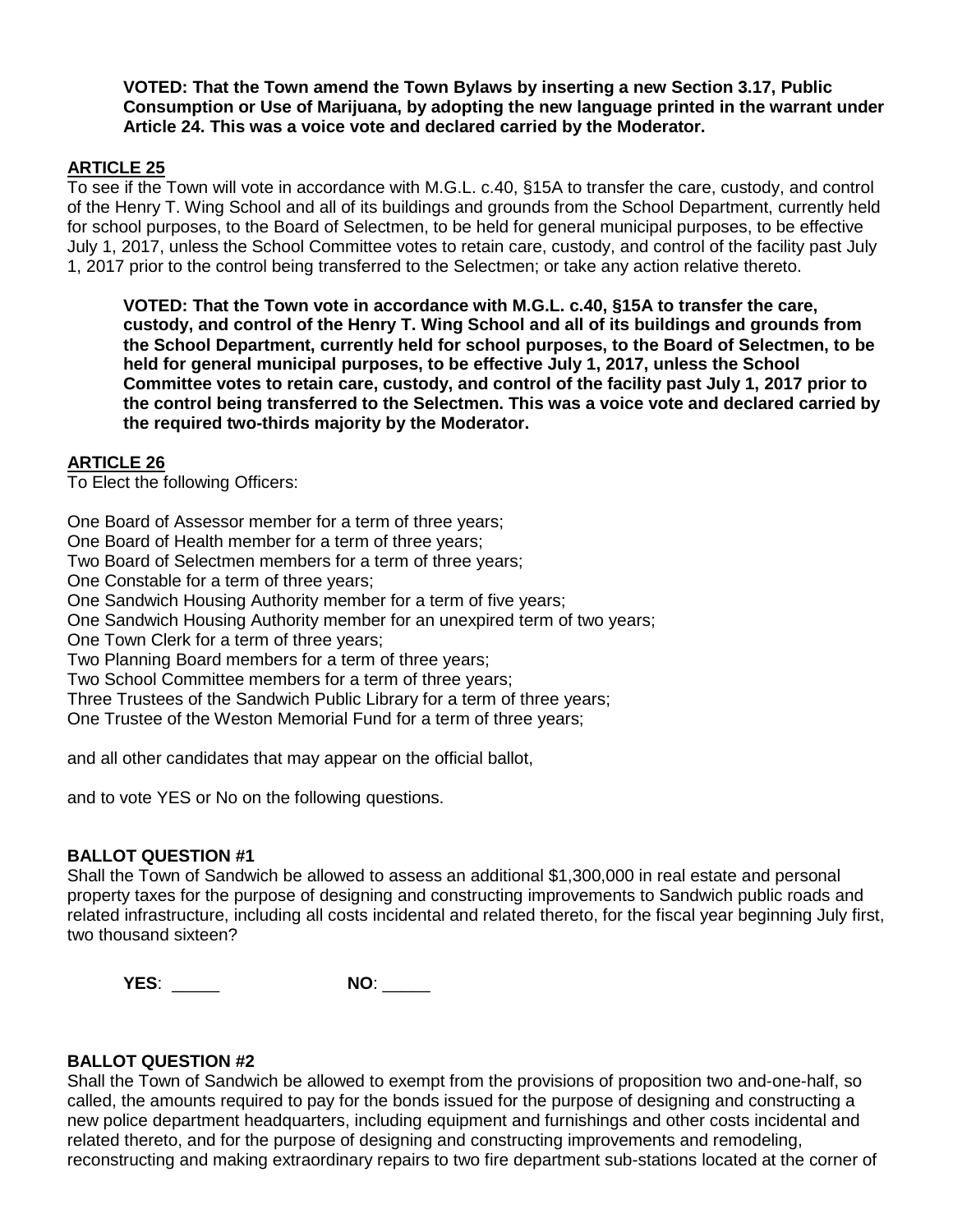Quaker Meetinghouse Road and Cotuit Road and at Route 6A in East Sandwich, including equipment and furnishings and all other costs incidental and related thereto?

**YES**: \_\_\_\_\_ **NO**: \_\_\_\_\_

### **BALLOT QUESTION #3**

Shall the Town of Sandwich be allowed to assess an additional \$750,000 in real estate and personal property taxes for the purpose of providing fire department services for the fiscal year beginning July first, two thousand sixteen?

**YES** \_\_\_\_\_ **NO** \_\_\_\_\_

The polls for the election will be open at 7:00 a.m. and close at 8:00 p.m. on said

THURSDAY, THE FIFTH DAY OF MAY, 2016.

### **VOTED: To adjourn to the Town Elections on May 5, 2016. This was a voice vote and declared carried by the moderator.**

The meeting was adjourned at 11:11 P.M.

I hereby certify that this is a true record of the Annual Town Meeting held on May 2, 2016.

Respectfully Submitted,

Taylor D. White Town Clerk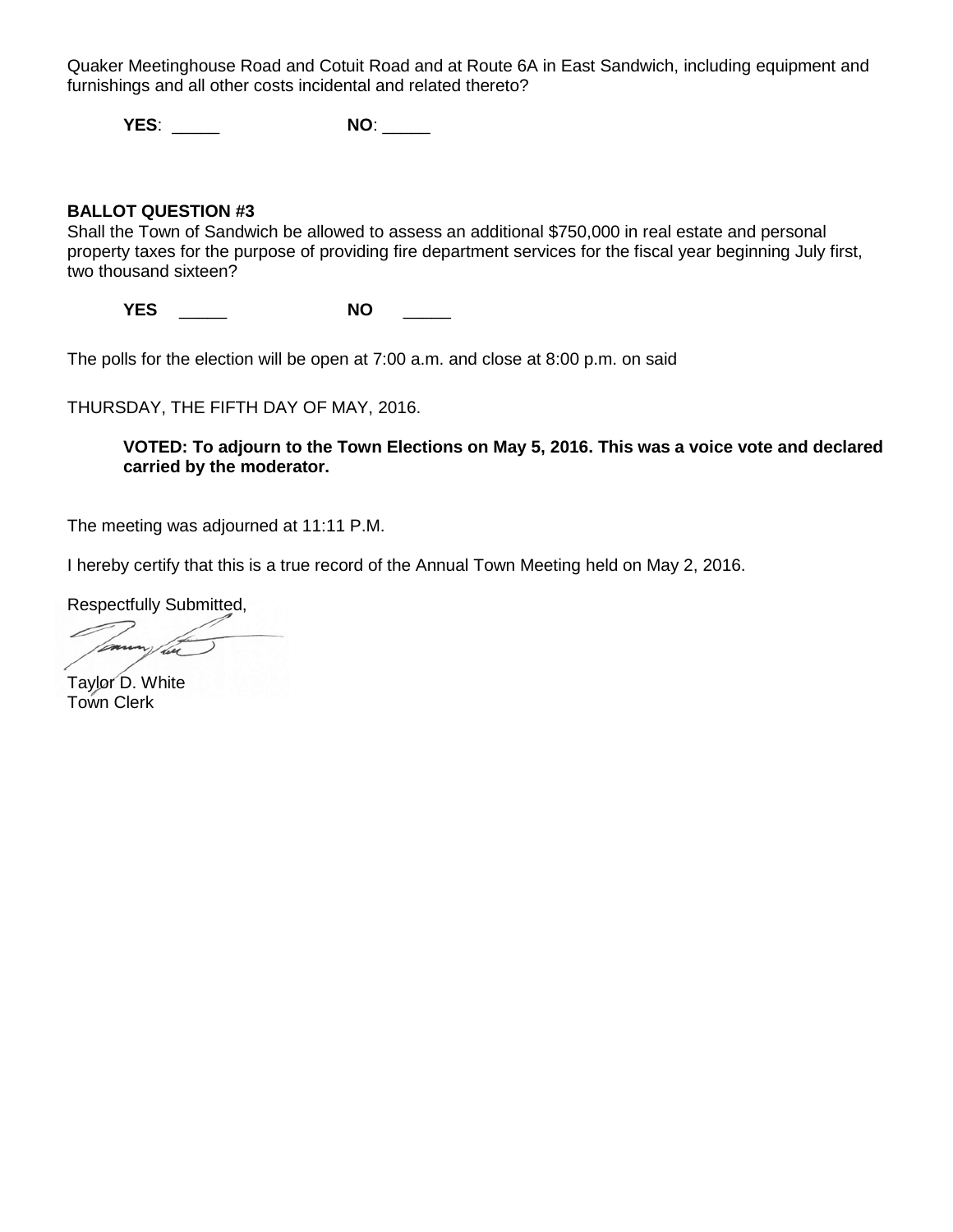# **TOWN OF SANDWICH SPECIAL TOWN MEETING November 21, 2016**

The Special Town Meeting was called to order in the Sandwich High School auditorium by Moderator Garry Blank at 7:01 P.M. The total number of eligible voters for this meeting was 16,120 and the clerks checked in a total of 276 voters, which is a 1.7% turnout.

The Moderator swore in the following Sandwich residents as tellers: Daryl Crossman, Nancy Crossman, Sarah Tripplet, Kathy Brown, Denise Dever, Bob King and Tobin. Taylor White, Town Clerk, and Susan Lundquist, Assistant Town Clerk served as the timekeepers. Board of Selectmen Chairman, Susan James, led Town Meeting in the Pledge of Allegiance. Selectman Patrick Ellis asked for a moment of silence for John Thomas, who recently passed. Pastor Anne Cubbage of First Church did the invocation.

# **ARTICLE 1**

To see if the Town will vote to raise and appropriate or transfer from available funds a sum of money, to be expended under the direction of the School Committee, for the purpose of constructing improvements and remodeling, constructing, reconstructing and making extraordinary repairs to the Sandwich High School HVAC system located at 365 Quaker Meetinghouse Road, including design, site improvements, equipment, furnishings and costs incidental thereto, or take any action relative thereto.

**UNANIMOUSLY VOTED: That the Town raise and appropriate \$162,800, to be expended under the direction of the School Committee, for the purpose of constructing improvements and remodeling, constructing, reconstructing and making extraordinary repairs to the Sandwich High School HVAC system located at 365 Quaker Meetinghouse Road, including design, site improvements, equipment, furnishings and costs incidental thereto. This was a voice vote and declared carried unanimously by the Moderator.**

# **ARTICLE 2**

To see if the Town will vote to transfer and appropriate the sum of \$100,000.00, or any other amount, from the Ambulance Fund, to be expended under the direction of the Board of Selectmen, for the purpose of purchasing equipment, communication equipment, and related supplies for new Fire / EMS personnel in the Fire Department, or take any action relative thereto.

**UNANIMOUSLY VOTED: That the Town transfer and appropriate \$100,000 from the Ambulance Fund, to be expended under the direction of the Board of Selectmen, for the purpose of purchasing equipment, communication equipment, and related supplies for new Fire / EMS personnel in the Fire Department. This was a voice vote and declared carried unanimously by the Moderator.**

# **ARTICLE 3**

To see if the Town will vote in accordance with the provisions of M.G.L. c.44, §53F½ to raise and appropriate or transfer from available funds a sum of \$90,000.00, or any other amount, from the Golf Enterprise Fund to be expended under the direction of the Board of Selectmen, for the purpose of completing extraordinary repairs and improvements to the Sandwich Hollows Golf Club clubhouse and golf course and for replacing maintenance and capital equipment for Sandwich Hollows Golf Club operations, or take any action relative thereto.

**UNANIMOUSLY VOTED: That the Town vote in accordance with the provisions of M.G.L. c.44, §53F½ to transfer and appropriate \$90,000 from the Golf Enterprise Fund, to be expended under the direction of the Board of Selectmen, for the purpose of completing extraordinary repairs and improvements to the Sandwich Hollows Golf Club clubhouse and golf course and for replacing maintenance and capital equipment for Sandwich Hollows Golf Club operations. This was a voice vote and declared carried unanimously by the Moderator.**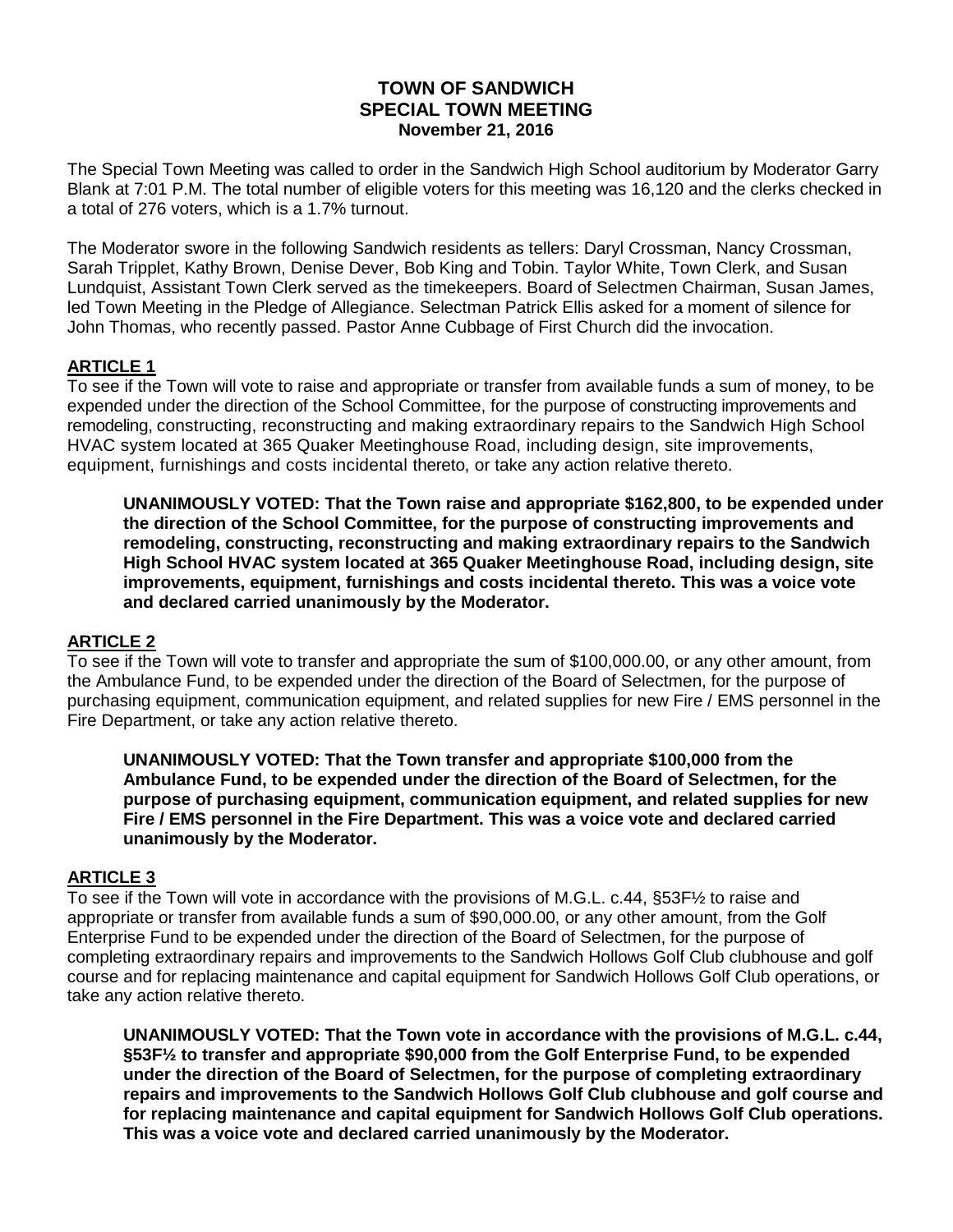# **ARTICLE 4**

To see if the Town will vote to raise and appropriate or transfer from available funds under the Community Preservation Act historic resources program the sum of \$1,157,252.00, or any other amount, to be expended under the direction of the Board of Selectmen, for the purpose of preserving and making recommended repairs, renovations, and improvements to the Clark-Haddad Memorial Building and surrounding property, or take any other action relative thereto.

**Robert George of the Service Road made a motion to indefinitely postpone Article 4. The motion was seconded from the floor.** 

**John Juros of Cranberry Trail made a motion to move the question of indefinite postponement. The motion was seconded from the floor. This was a voice vote and declared not carried by the required two thirds majority by the Moderator.**

**The vote was questioned from the floor and at least seven members of Town Meeting stood and asked for a counted vote. The Moderator called for a counted vote on the motion to move the question of indefinite postponement. The Moderator declared the motion passed by the required two thirds majority by a vote of 194 yeas and 14 nays.**

**The Moderator called for a counted vote on the motion for indefinite postponement. The Moderator declared the motion failed by a vote of 101 yeas and 142 nays.**

**Bob King of Summer Street made a motion to move the main question. It was seconded from the floor. This was a voice vote and declared carried by the required two thirds majority by the Moderator**

**(MAIN ARTICLE) COUNTED VOTE: That the Town appropriate \$1,157,252 under the Community Preservation Act historic program by transferring \$300,000 from the historic resources reserve and \$857,252 from the undesignated fund balance, to be expended under the direction of the Board of Selectmen, for the purpose of preserving and making recommended repairs, renovations, and improvements to the Clark-Haddad Memorial Building and surrounding property including all costs incidental and related thereto. This was a counted vote and declared carried by the Moderator by a vote of 128 yeas and 127 nays.** 

# **ARTICLE 5**

To see if the Town will vote to accept the provisions of M.G.L. c.44, §53F½ to establish an enterprise fund for the delivery of operations and services at the Sandwich East Boat Basin Marina effective Fiscal Year 2018, or take any action relative thereto.

**UNANIMOUSLY VOTED: That the Town accept the provisions of M.G.L. c.44, §53F½ to establish an enterprise fund for the delivery of operations and services at the Sandwich East Boat Basin Marina effective Fiscal Year 2018. This was a voice vote and declared carried unanimously by the Moderator.**

### **ARTICLE 6**

To see if the Town will vote in accordance with the regulations issued by the Department of Revenue in the Informational Guideline Release No. 98-403 to accept the terms and conditions of the twenty one year payment in lieu of tax agreement which is expected to be effective from Fiscal Year 2020 through Fiscal Year 2040 between the Town of Sandwich and NRG Canal 3 Development LLC dated October 19, 2016 and entitled "Payment In Lieu Of Tax Agreement", a copy of which is on file with the Town Clerk's Office, or take any action relative thereto.

**Bob King of Summer Street moved the question. There was a second from the floor. This was a voice vote and declared carried by the Moderator.**